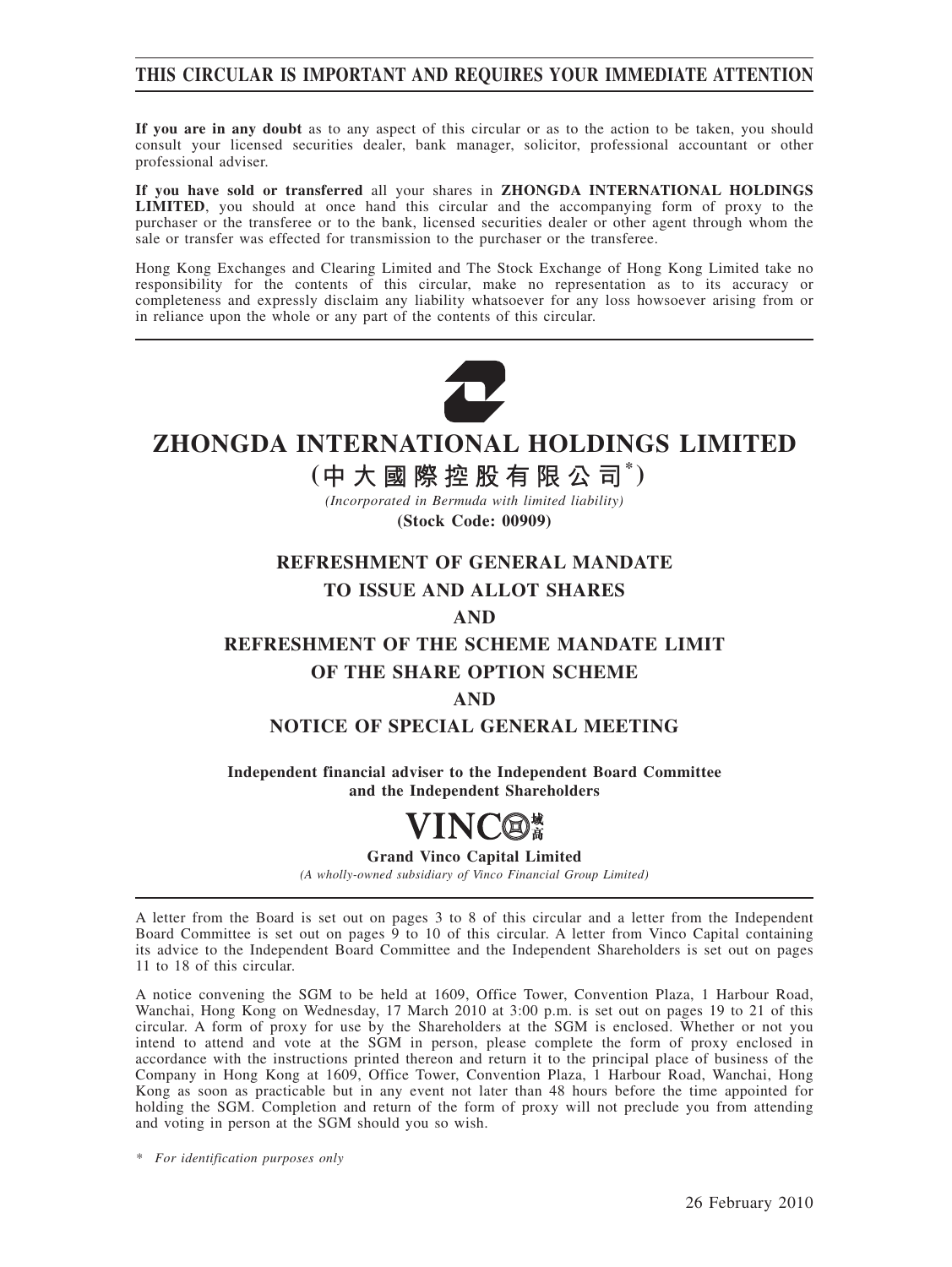### *Page*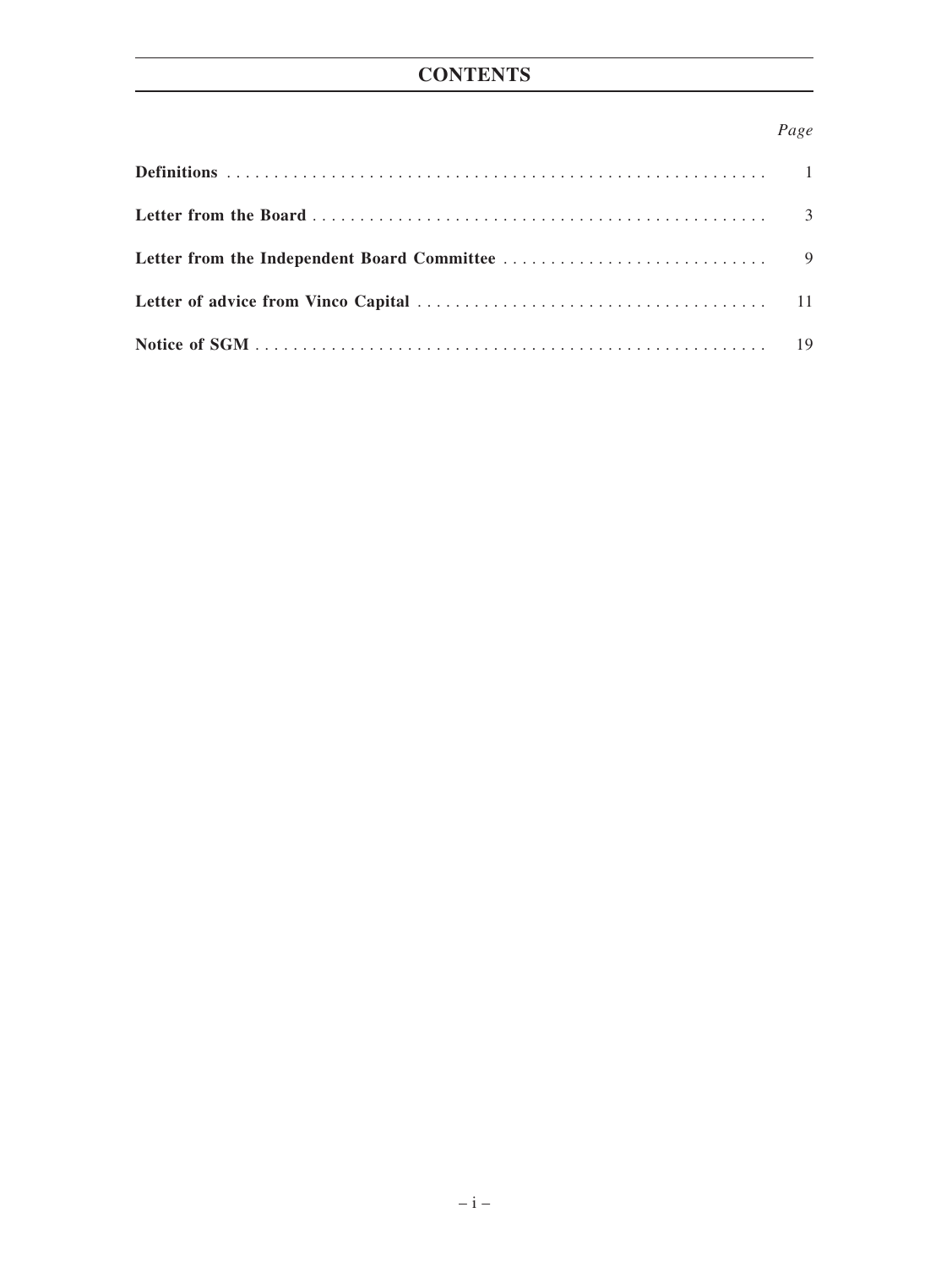| context marcules omer who     |                                                                                                                                                                                                                                                                                      |
|-------------------------------|--------------------------------------------------------------------------------------------------------------------------------------------------------------------------------------------------------------------------------------------------------------------------------------|
| "associates"                  | has the meaning ascribed to it under the Listing Rules                                                                                                                                                                                                                               |
| "Board"                       | the board of Directors                                                                                                                                                                                                                                                               |
| "Business Day"                | any day (excluding Saturday and Sunday) on which<br>banks are generally open for business in Hong Kong                                                                                                                                                                               |
| "Company"                     | International<br>Zhongda<br>Holdings<br>Limited<br>(中大國際控股有限公司),<br>exempted<br>company<br>an<br>incorporated in Bermuda with limited liability, the<br>shares of which are listed on the main board of the<br><b>Stock Exchange</b>                                                 |
| " $Directory$ "               | the director(s) of the Company from time to time                                                                                                                                                                                                                                     |
| "Existing General Mandate"    | the general mandate granted to the Directors by the<br>Shareholders at the annual general meeting of the<br>Company on 26 June 2009, among others, to allot,<br>issue and deal with up to 106,629,248 Shares,<br>representing 20% of the then issued share capital of the<br>Company |
| "Group"                       | the Company and its subsidiaries                                                                                                                                                                                                                                                     |
| "HK\$"                        | Hong Kong dollar, the lawful currency of Hong Kong                                                                                                                                                                                                                                   |
| "Hong Kong"                   | Hong Kong Special Administrative Region of the<br>People's Republic of China                                                                                                                                                                                                         |
| "Independent Board Committee" | an independent committee of the Board established by<br>the Board to advise the Independent Shareholders in<br>respect of the Issue Mandate                                                                                                                                          |
| "Independent Shareholders"    | Shareholder(s) other than Mr. Xu Lian Guo, Mr. Xu<br>Lian Kuan and Mr. Zhang Yuqing and their respective<br>associates                                                                                                                                                               |
| "Issue Mandate"               | the refreshment of the Existing General Mandate<br>proposed to be sought at the SGM to authorise the<br>Directors to allot, issue and deal with Shares not<br>exceeding 20% of the issued share capital of the<br>Company as at the date of the SGM                                  |

*In this circular, the following expressions shall have the following meanings unless the context indicates otherwise:*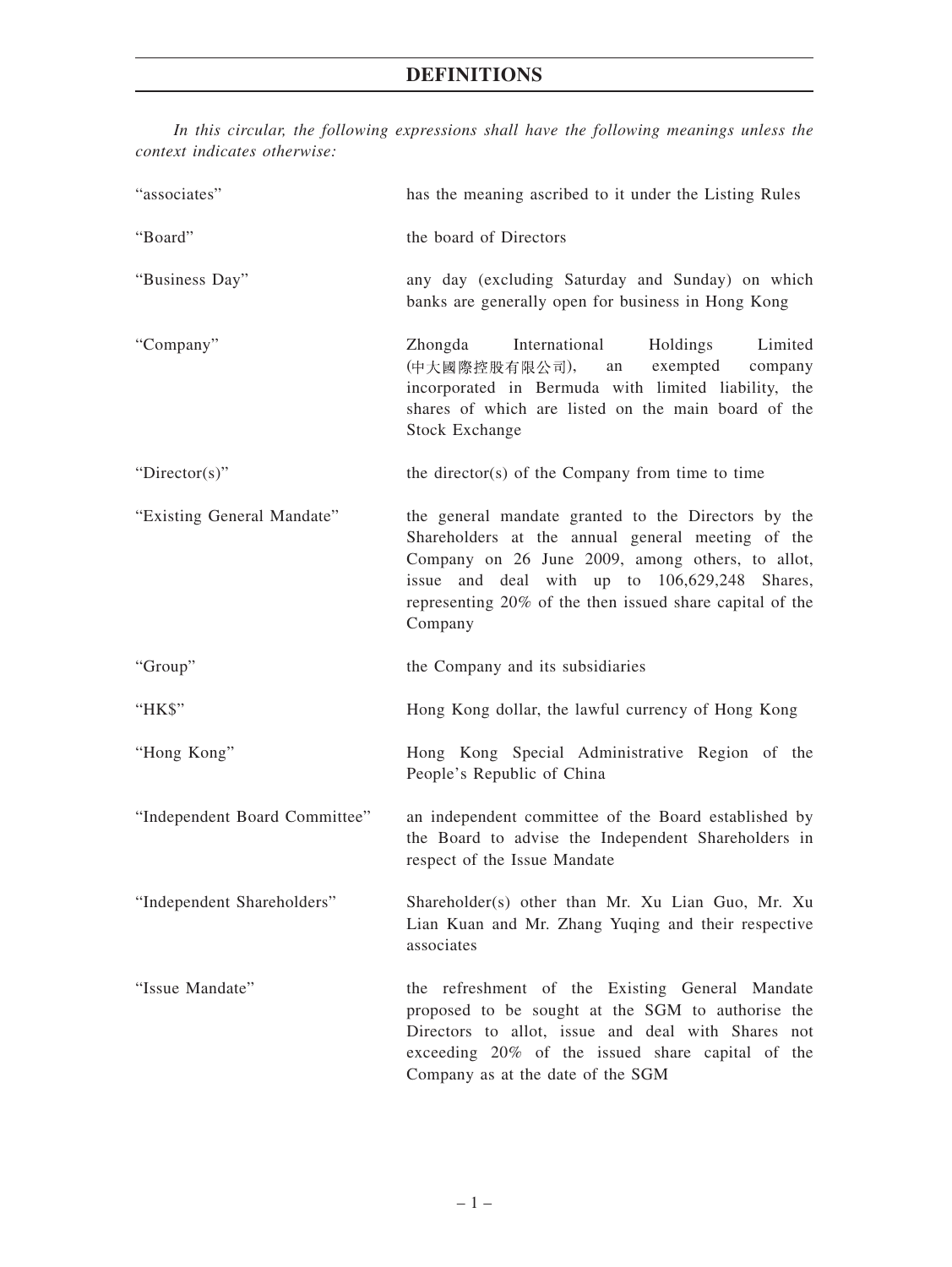## **DEFINITIONS**

| "Latest Practicable Date" | 23 February 2010, being the latest practicable date<br>prior to the printing of this circular for the purpose of<br>ascertaining certain information contained therein                                                                                                                                                                                                                                                                                                                                               |
|---------------------------|----------------------------------------------------------------------------------------------------------------------------------------------------------------------------------------------------------------------------------------------------------------------------------------------------------------------------------------------------------------------------------------------------------------------------------------------------------------------------------------------------------------------|
| "Listing Committee"       | has the meaning ascribed to such term in the Listing<br>Rules                                                                                                                                                                                                                                                                                                                                                                                                                                                        |
| "Listing Rules"           | the Rules Governing the Listing of Securities on the<br><b>Stock Exchange</b>                                                                                                                                                                                                                                                                                                                                                                                                                                        |
| "RMB"                     | Renminbi, the lawful currency of the People's Republic<br>of China                                                                                                                                                                                                                                                                                                                                                                                                                                                   |
| "SGM"                     | the special general meeting of the Company to be held<br>at 1609, Office Tower, Convention Plaza, 1 Harbour<br>Road, Wanchai, Hong Kong on Wednesday, 17 March<br>2010 at 3:00 p.m., to consider and approve the<br>refreshment of the Existing General Mandate and the<br>refreshment of 10% scheme mandate limit of the Share<br>Option Scheme                                                                                                                                                                     |
| "Share $(s)$ "            | ordinary share(s) of HK\$0.10 each in the capital of the<br>Company                                                                                                                                                                                                                                                                                                                                                                                                                                                  |
| "Shareholder(s)"          | holder(s) of the Shares                                                                                                                                                                                                                                                                                                                                                                                                                                                                                              |
| "Share Option Scheme"     | the share option scheme adopted by the Company on<br>31 May 2007                                                                                                                                                                                                                                                                                                                                                                                                                                                     |
| "Stock Exchange"          | The Stock Exchange of Hong Kong Limited                                                                                                                                                                                                                                                                                                                                                                                                                                                                              |
| "Vinco Capital"           | Grand<br>Vinco Capital Limited, a wholly-owned<br>subsidiary of Vinco Financial Group Limited (stock<br>code: 8340), a licensed corporation to carry business in<br>type 1 (dealing in securities) and type 6 (advising on<br>corporate finance) regulated activities under the<br>Securities and Futures Ordinance (Chapter 571 of the<br>Laws of Hong Kong), being the independent financial<br>adviser to the Independent Board Committee and the<br>Independent Shareholders in relation to the Issue<br>Mandate |
| "Zhong Da BVI"            | Zhong Da (BVI) Limited, a company incorporated in<br>the British Virgin Islands and is owned as to 57.22%<br>by Mr. Xu Lian Guo, an executive Director and as to<br>42.78% by Mr. Xu Lian Kuan, another executive<br>Director, and which is the only substantial shareholder<br>of the Company                                                                                                                                                                                                                       |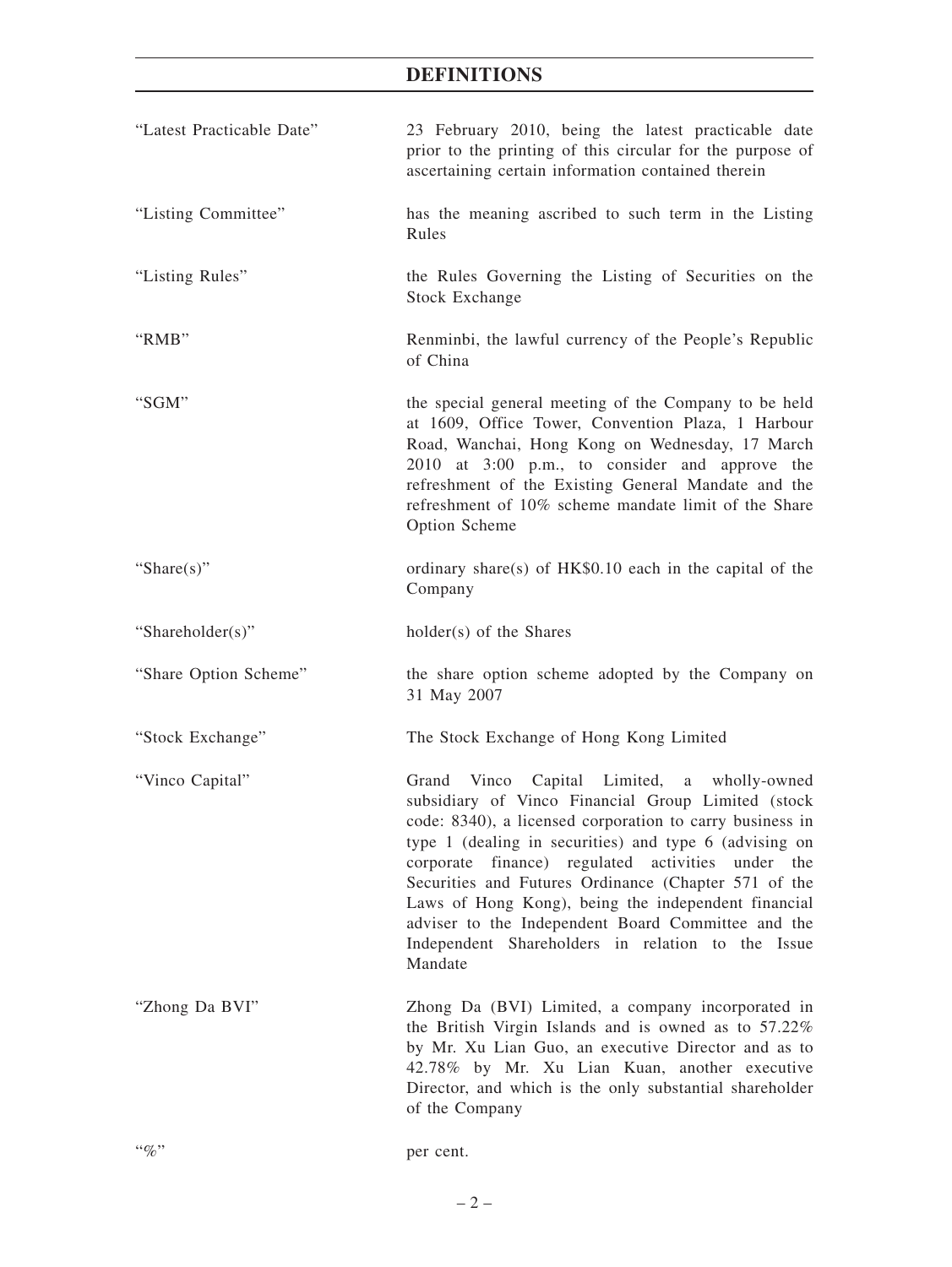

# **ZHONGDA INTERNATIONAL HOLDINGS LIMITED**

 $($ 中大國際控股有限公司 $*$ )

*(Incorporated in Bermuda with limited liability)* **(Stock Code: 00909)**

*Executive Directors:* Mr. Xu Lian Guo *(Chairman)* Mr. Xu Lian Kuan *(Vice-chairman and Chief Executive Officer)* Mr. Zhang Yuqing *(Vice-chairman)* Mr. Kwok Ming Fai

*Independent non-executive Directors:* Mr. Gu Yao Tian Mr. Sun Ka Ziang Henry Mr. Li Xinzhong

*Registered office:* Clarendon House 2 Church Street Hamilton HM 11 Bermuda

*Principal place of business in Hong Kong:* 1609, Office Tower Convention Plaza 1 Harbour Road Wanchai Hong Kong

26 February 2010

*To the Shareholders*

Dear Sir/Madam,

# **REFRESHMENT OF GENERAL MANDATE TO ISSUE AND ALLOT SHARES AND REFRESHMENT OF THE SCHEME MANDATE LIMIT OF THE SHARE OPTION SCHEME AND NOTICE OF SPECIAL GENERAL MEETING**

#### **INTRODUCTION**

The Board proposes to refresh the general mandate to issue and allot Shares, and refresh the 10% scheme mandate limit of the Share Option Scheme.

*\* For identification purposes only*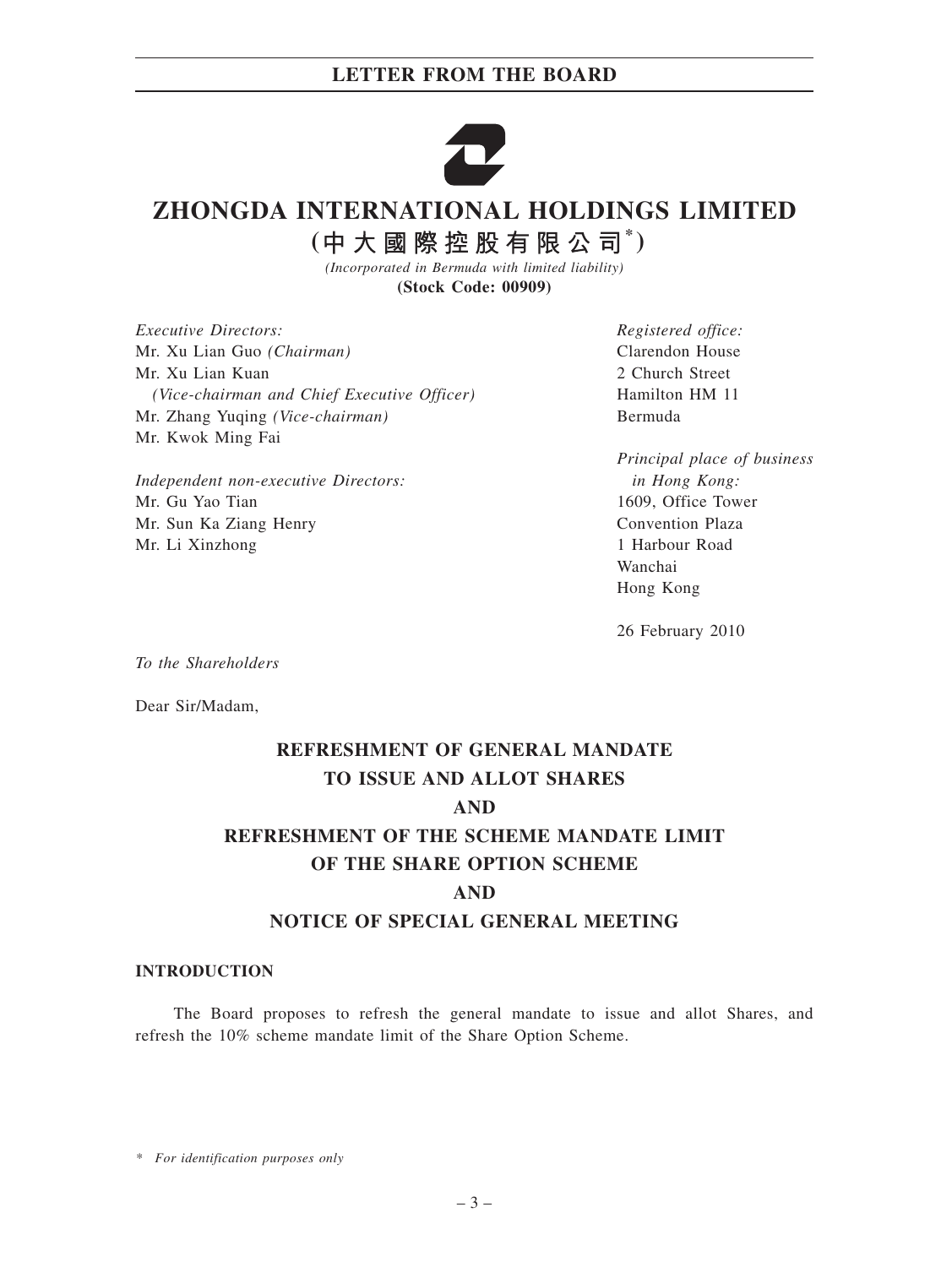The purpose of this circular is:

- (i) to provide Shareholders with details of the refreshment of the Existing General Mandate and the refreshment of 10% scheme mandate limit of the Share Option Scheme;
- (ii) to set out the opinion of Vinco Capital, the independent financial adviser to the Independent Board Committee and the Independent Shareholders on the refreshment of the Existing General Mandate;
- (iii) to set out the recommendation of the Independent Board Committee to the Independent Shareholders on the refreshment of the Existing General Mandate; and
- (iv) to give you notice of the SGM to consider and, if thought fit, to approve the refreshment of the Existing General Mandate and the refreshment of 10% scheme mandate limit of the Share Option Scheme.

#### **REFRESHMENT OF THE EXISTING GENERAL MANDATE**

At the last annual general meeting of the Company held on 26 June 2009, the Shareholders approved, among other things, an ordinary resolution to grant to the Directors the Existing General Mandate to allot and issue up to 106,629,248 Shares, which is equivalent to 20% of the then issued share capital of the Company.

As announced by the Company on 12 November 2009, the Company carried out a top-up placing of 105,000,000 Shares which were issued under the Existing General Mandate, representing approximately 98.47% of the Existing General Mandate.

In order to provide a flexible means for the Company to raise further funds through the issue of new Shares for its future business development, the Board proposes to refresh the Existing General Mandate for the Directors to issue and allot new Shares not exceeding 20% of the issued share capital of the Company as at the date of the SGM.

The Issue Mandate is proposed to the Shareholders prior to the Company's next annual general meeting, and therefore, pursuant to Rule 13.36(4) of the Listing Rules, the refreshment of the Existing General Mandate will be subject to Independent Shareholders' approval by way of poll at the SGM, where any controlling shareholders and their associates or, where there are no controlling shareholders, Directors and the chief executive of the Company and their respective associates shall abstain from voting in favour of the Issue Mandate. As at the Latest Practicable Date, Zhong Da BVI was interested in 294,004,000 Shares, representing approximately 28.4% of the issued share capital of the Company, and was the only substantial shareholder of the Company. Zhong Da BVI is owned as to 57.22% by Mr. Xu Lian Guo and as to 42.78% by Mr. Xu Lian Kuan, who are both executive Directors. Zhong Da BVI is therefore an associate of both Mr. Xu Lian Guo and Mr. Xu Lian Kuan. Mr. Zhang Yuqing, an executive Director, held 30,272,000 Shares, representing approximately 2.9% of the issued share capital of the Company. Accordingly, Mr. Xu Lian Guo, Mr. Xu Lian Kuan and Mr. Zhang Yuqing and their respective associates will abstain from voting for the resolution in relation to the Issue Mandate to be proposed at the SGM.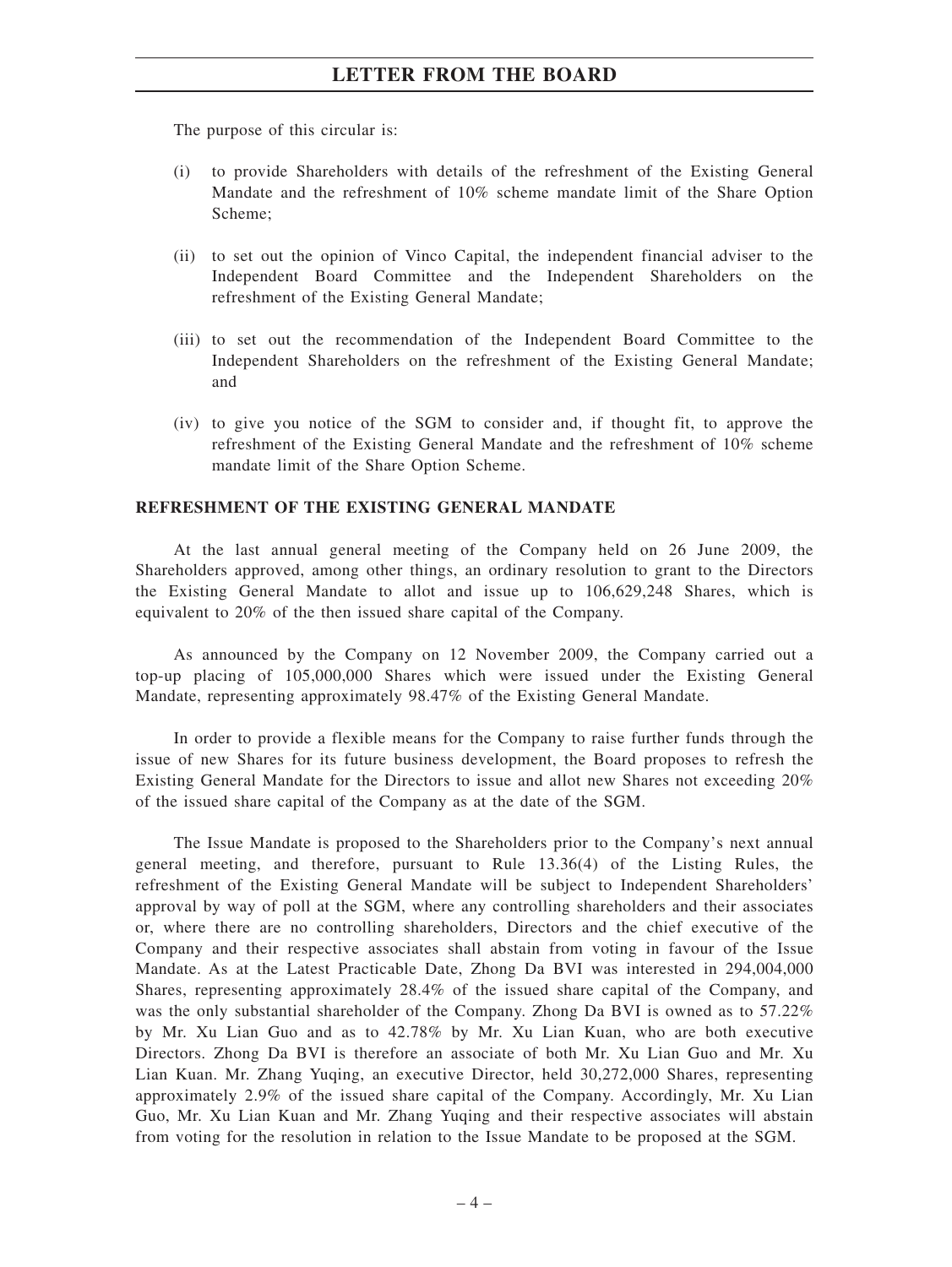Based on the 1,033,873,719 Shares in issue as at the Latest Practicable Date and assuming that no further Shares are repurchased or issued prior to the SGM, subject to the passing of the relevant ordinary resolution to approve the Issue Mandate at the SGM, the Directors will be authorised to allot and issue up to a limit of 206,774,743 Shares under the Issue Mandate. This is the first occasion since the last annual general meeting on 26 June 2009 that the Company seeks to refresh the general mandate to allot and issue Shares. Notwithstanding that the further issue of Shares may dilute the existing shareholding of the Shareholders, the Directors consider that the Issue Mandate will represent an opportunity to the Company to raise additional equity capital of the Group by taking advantage of the good market sentiments in future, and to enhance the flexibility of the Company to raise funds in a timely manner so as to seize the fund-raising opportunities that may arise and is fair and reasonable and the granting of the Issue Mandate is in the interests of the Company and the Shareholders as a whole.

The Directors consider that it is important for the Company to be able to raise funds quickly in order to seize the fund-raising opportunities that may arise. To this end, the Directors consider that the refreshment of the Existing General Mandate would allow the Company more flexibility in raising funds and to expanding and developing the business of the Company.

#### **Capital-raising activities since the last annual general meeting of the Company held on 26 June 2009**

Apart from the capital-raising activities mentioned below, the Company has not carried out other capital-raising activities since the last annual general meeting of the Company held on 26 June 2009. The actual use of the aggregate proceeds of approximately HK\$156.6 million raised by the Company since the last annual general meeting of the Company held on 26 June 2009 are summarised below, which is in line with the intended use of proceeds as disclosed in the relevant announcements of the Company:

| Date of<br>announcement | Capital-raising<br>activity                                                                                                                                                 | $(HK\$ | Net proceeds Intended use of<br>raised proceeds                                                                                       | Actual use of proceeds                                                                                                                                                                                                                                                                                                                                                                                                                                                                                                                   |
|-------------------------|-----------------------------------------------------------------------------------------------------------------------------------------------------------------------------|--------|---------------------------------------------------------------------------------------------------------------------------------------|------------------------------------------------------------------------------------------------------------------------------------------------------------------------------------------------------------------------------------------------------------------------------------------------------------------------------------------------------------------------------------------------------------------------------------------------------------------------------------------------------------------------------------------|
| 21 May 2009             | Open offer of<br>319,887,744 Shares at<br>the subscription price<br>of HK\$0.28 per Share<br>offered on the basis<br>of three offer shares<br>for every five Shares<br>held |        | Approximately For the development<br>85.1 million of alternative energy<br>vehicles and as<br>general working<br>capital of the Group | HK\$24.2 million was utilised<br>for redemption of the<br>convertible bonds of the<br>Company in the principal<br>amount of HK\$21 million in<br>accordance with the terms of<br>the convertible bonds and<br>HK\$59 million was utilised<br>for the general working capital<br>requirement of the Group. The<br>remaining HK\$1.9 million has<br>been deposited at the bank<br>accounts of the Group which<br>will be utilised for the<br>development of alternative<br>energy vehicles and as general<br>working capital of the Group. |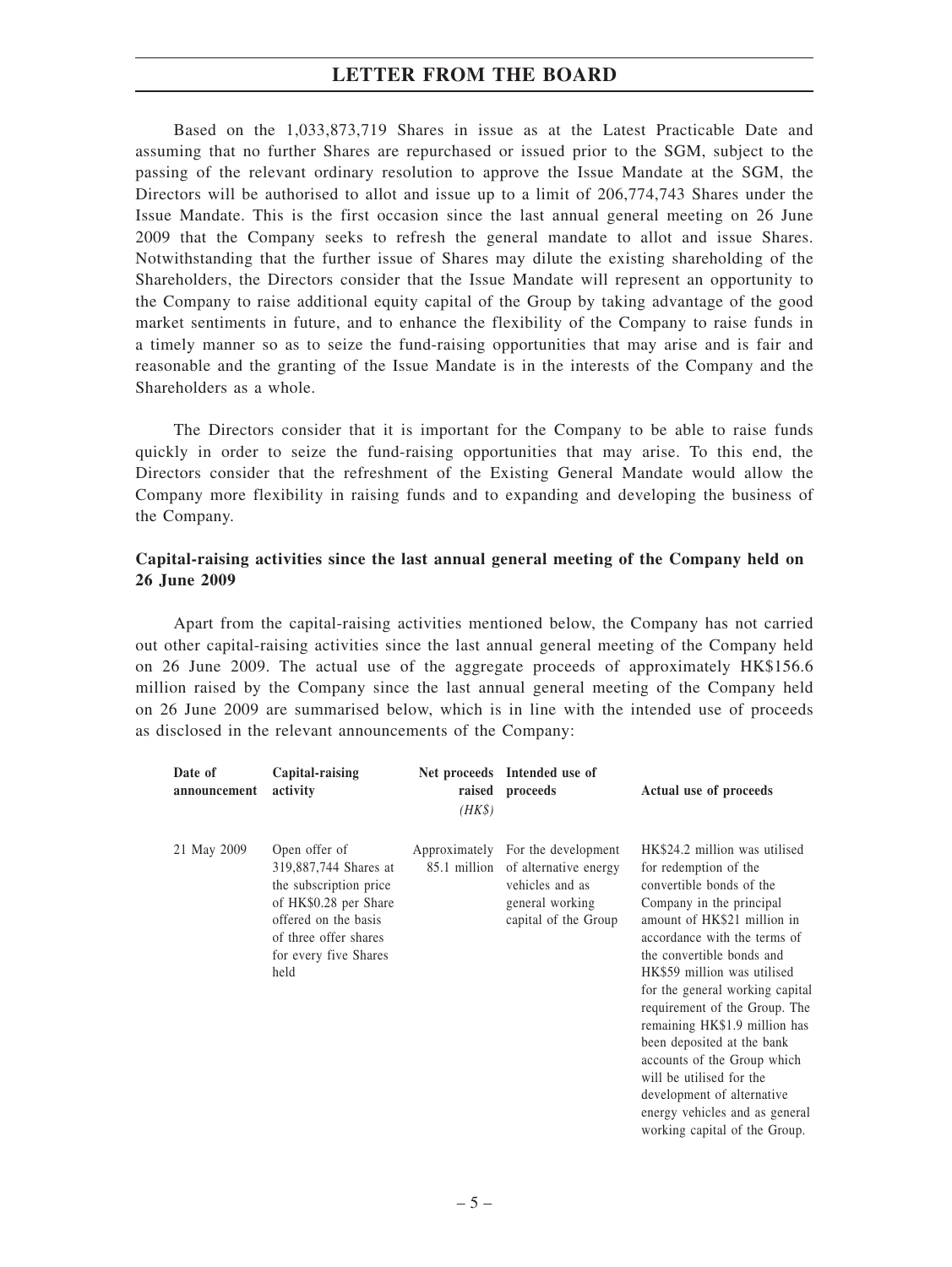| Date of<br>announcement | Capital-raising<br>activity                                                   | raised<br>$(HK\$         | Net proceeds Intended use of<br>proceeds                                                                                                                   | Actual use of proceeds                                                                                                                                                                                                                                                                                                                                                                                                                  |
|-------------------------|-------------------------------------------------------------------------------|--------------------------|------------------------------------------------------------------------------------------------------------------------------------------------------------|-----------------------------------------------------------------------------------------------------------------------------------------------------------------------------------------------------------------------------------------------------------------------------------------------------------------------------------------------------------------------------------------------------------------------------------------|
|                         |                                                                               |                          |                                                                                                                                                            | The Directors consider that the<br>redemption of the convertible<br>bonds helped (i) to reduce the<br>debt financing burden of the<br>Company thereby improve the<br>short term liquidity ratio of<br>the Company; and (ii) to<br>reduce the potential dilutive<br>effect on the earnings per<br>Share of the Company, and<br>was in interests of the<br>Company and the Group as a<br>whole. (Note 1)                                  |
| 12 November<br>2009     | Top-up placing of<br>105,000,000 Shares at<br>HK\$0.713 per Share<br>(Note 4) | 71.5 million<br>(Note 2) | To be used for<br>various investment<br>opportunities in South<br>Africa relating to<br>public transport and<br>as general working<br>capital of the Group | HK\$21 million was utilised<br>for the general working capital<br>requirements of the Group.<br>The remaining HK\$50.5<br>million has been deposited at<br>the bank accounts of the<br>Group which will be utilised<br>for the development of<br>alternative energy vehicles and<br>the various investment<br>opportunities in South Africa<br>relating to public transport and<br>as general working capital of<br>the Group. (Note 1) |
|                         | Total                                                                         | 156.6 million            |                                                                                                                                                            |                                                                                                                                                                                                                                                                                                                                                                                                                                         |

*Notes:*

- 1. As at the Latest Practicable Date, the working capital requirements of the Group had been increased due to the procurement of certain bulk sales orders concluded recently.
- 2. The Company announced on 12 November 2009 that the estimated net proceeds from the top-up placing was approximately HK\$73.9 million, which was net of expected expenses of HK\$1 million, but inadvertently did not take into account the estimated placing commission of approximately HK\$2 million. The payment of placing commission of approximately HK\$2 million was made upon completion of the placing. As a result, the Group recorded net proceeds of HK\$71.5 million from the placing.
- 3. As at the Latest Practicable Date, the aggregate funds of approximately HK\$52.4 million raised from the abovementioned fund-raising exercises has been deposited at the bank accounts of the Group, of which approximately HK\$22.4 million and HK\$20 million is expected to be used for the development of alternative energy vehicles and for the various investment opportunities in South Africa, respectively, and the remaining balance of approximately HK\$10 million will be used for the general working capital requirements of the Group.
- 4. 105,000,000 Shares were placed by Zhong Da BVI under the placing and 105,000,000 Shares were issued to Zhong Da BVI under the Existing General Mandate pursuant to the subscription.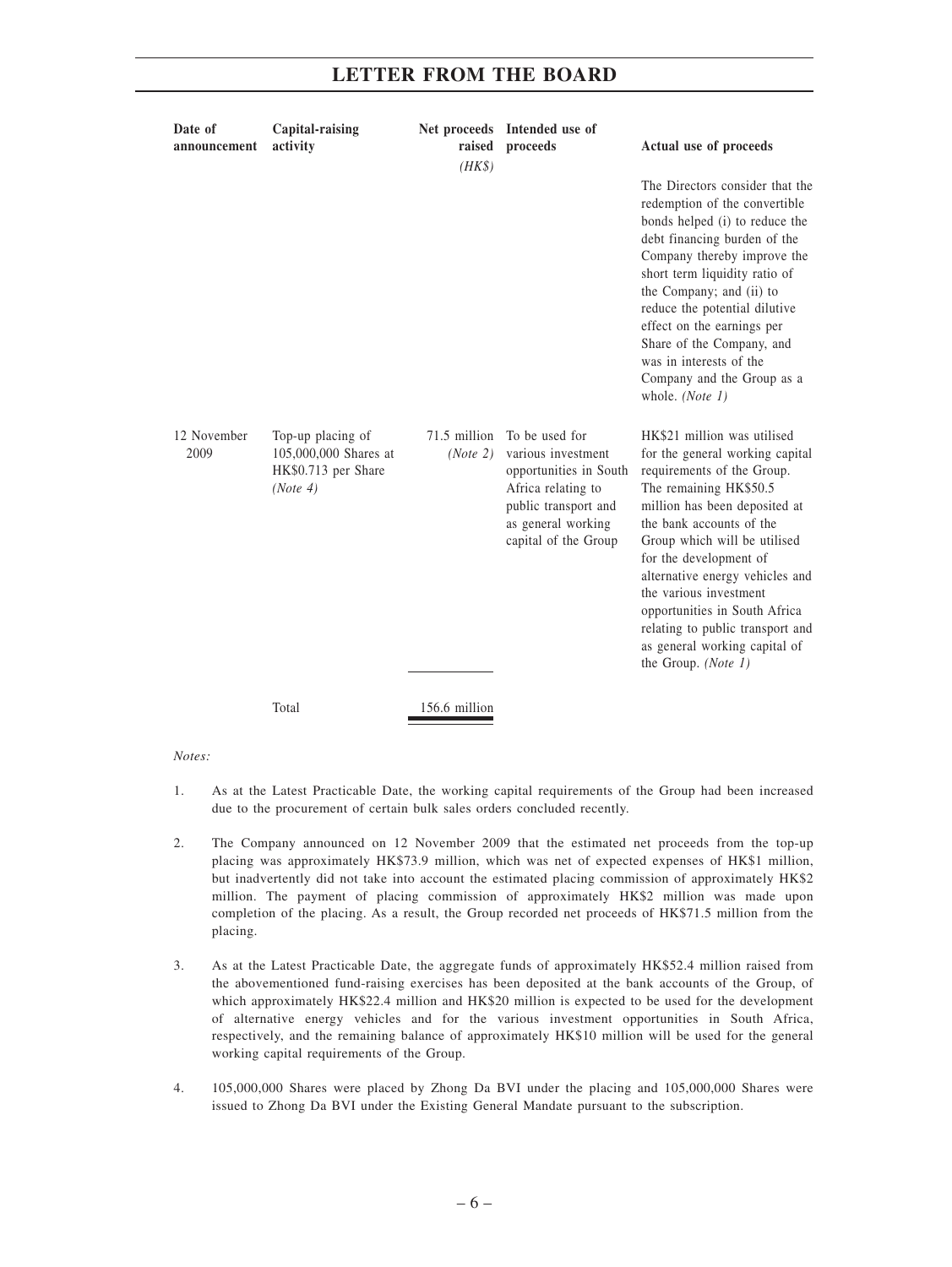#### **REFRESHMENT OF SCHEME MANDATE LIMIT OF THE SHARE OPTION SCHEME**

The Board also proposes to seek the approval of the Shareholders to refresh the 10% scheme mandate limit of the Share Option Scheme. Under the current limit of the Share Option Scheme, the Directors were authorised to grant options to subscribe for up to 48,000,400 Shares, representing 10% of the issued share capital of the Company as at the date of the annual general meeting of the Company held on 31 May 2007 at which the scheme mandate limit of the Share Option Scheme was approved. Since the approval of the scheme mandate limit on 31 May 2007 and up to the Latest Practicable Date, the Company has granted options to subscribe for a total of 47,684,597 Shares under the Share Option Scheme. As at the Latest Practicable Date, there are 47,684,597 outstanding options under the Share Option Scheme, and 11,862,188 outstanding options under the old share option scheme of the Company which was terminated on 31 May 2007 respectively.

In order to provide the Company with greater flexibility in granting share options to eligible persons (including employees and directors) of the Company under the Share Option Scheme as incentives to rewarding their contribution to the Company, the Board decided to seek the approval of the Shareholders to refresh the 10% scheme mandate limit of the Share Option Scheme at the SGM. The Directors consider that such refreshment of the 10% scheme mandate limit of the Share Option Scheme is in the interests of the Company and the Shareholders as a whole.

Based on 1,033,873,719 Shares in issue as at the Latest Practicable Date and assuming that no further Shares are repurchased or issued and no share options are being granted nor exercised prior to the SGM, upon the approval of the refreshment of the 10% scheme mandate limit of the Share Option Scheme, the Directors will be authorised to issue options to subscribe for a total of 103,387,371 Shares, representing 10% of the total number of Shares in issue as at the Latest Practicable Date.

The aggregate number of Shares which may be issued upon the exercise of all outstanding share options granted and yet to be exercised under the Share Option Scheme and any other share option schemes of the Company has not exceeded 30% of the Shares in issue as at the Latest Practicable Date. Save for the Share Option Scheme, the Company has no other share option schemes as at the Latest Practicable Date.

The refreshment of the scheme mandate limit is conditional upon:

- (a) the Shareholders' approval at the SGM; and
- (b) the Stock Exchange granting approval for the listing of and permission to deal in the Shares to be issued pursuant to the exercise of any options granted under the refreshed limit of the Share Option Scheme.

An application will be made by the Company to the Listing Committee of the Stock Exchange for obtaining the approval mentioned in paragraph (b) above.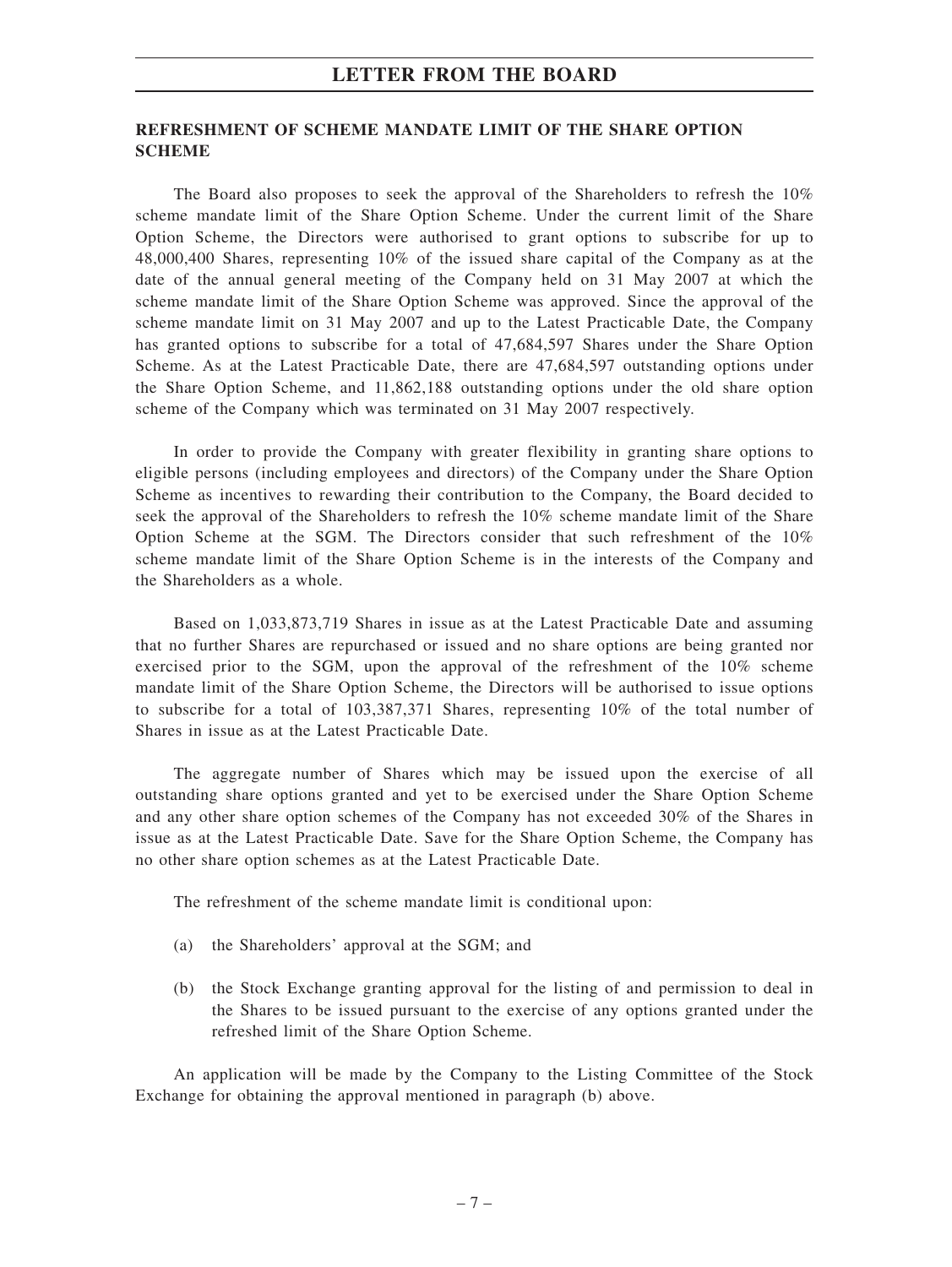#### **SGM**

A notice of the SGM is set out on pages 19 to 21 of this circular.

Voting in the SGM will be taken by poll in accordance with the Listing Rules.

A form of proxy for use at the SGM is enclosed herewith. Whether or not you intend to attend and vote at the SGM in person, you are requested to complete the form of proxy and return it to the principal place of business of the Company in Hong Kong at 1609, Office Tower, Convention Plaza, 1 Harbour Road, Wanchai, Hong Kong in accordance with the instructions printed thereon as soon as practicable but in any event no later than 48 hours before the time appointed for holding the SGM. Completion of the form of proxy will not preclude you from attending and voting at the SGM in person should you so wish.

#### **RECOMMENDATION**

Your attention is drawn to the letter from the Independent Board Committee set out on pages 9 to 10 of this circular which contains its recommendation to the Independent Shareholders on the refreshment of the Existing General Mandate. Your attention is also drawn to the letter of advice from Vinco Capital as set out on pages 11 to 18 of this circular which contains, amongst other matters, its advice to the Independent Board Committee and the Independent Shareholders in relation to the Issue Mandate. Based on the advice from Vinco Capital and the Independent Board Committee, the Directors recommend the Independent Shareholders to approve the refreshment of the Existing General Mandate.

The Directors also consider that the Issue Mandate and the refreshment of the 10% scheme mandate limit of the Share Option Scheme are in the interests of the Company and the Shareholders as a whole, and accordingly, recommend all Shareholders to vote in favour of the relevant resolutions set out in the notice of the SGM.

#### **RESPONSIBILITY STATEMENT**

This circular includes particulars given in compliance with the Listing Rules for the purpose of giving information with respect to the Company. The information contained herein relating to the Company has been supplied by the Directors, who collectively and individually accept full responsibility for the accuracy of the information contained in this circular and confirm, having made all reasonable enquiries, that to the best of their knowledge and belief, there are no other facts not contained in this circular the omission of which would make any statement herein misleading insofar as it relates to the Company.

> Yours faithfully, By order of the Board of **ZHONGDA INTERNATIONAL HOLDINGS LIMITED Xu Lian Guo** *Chairman*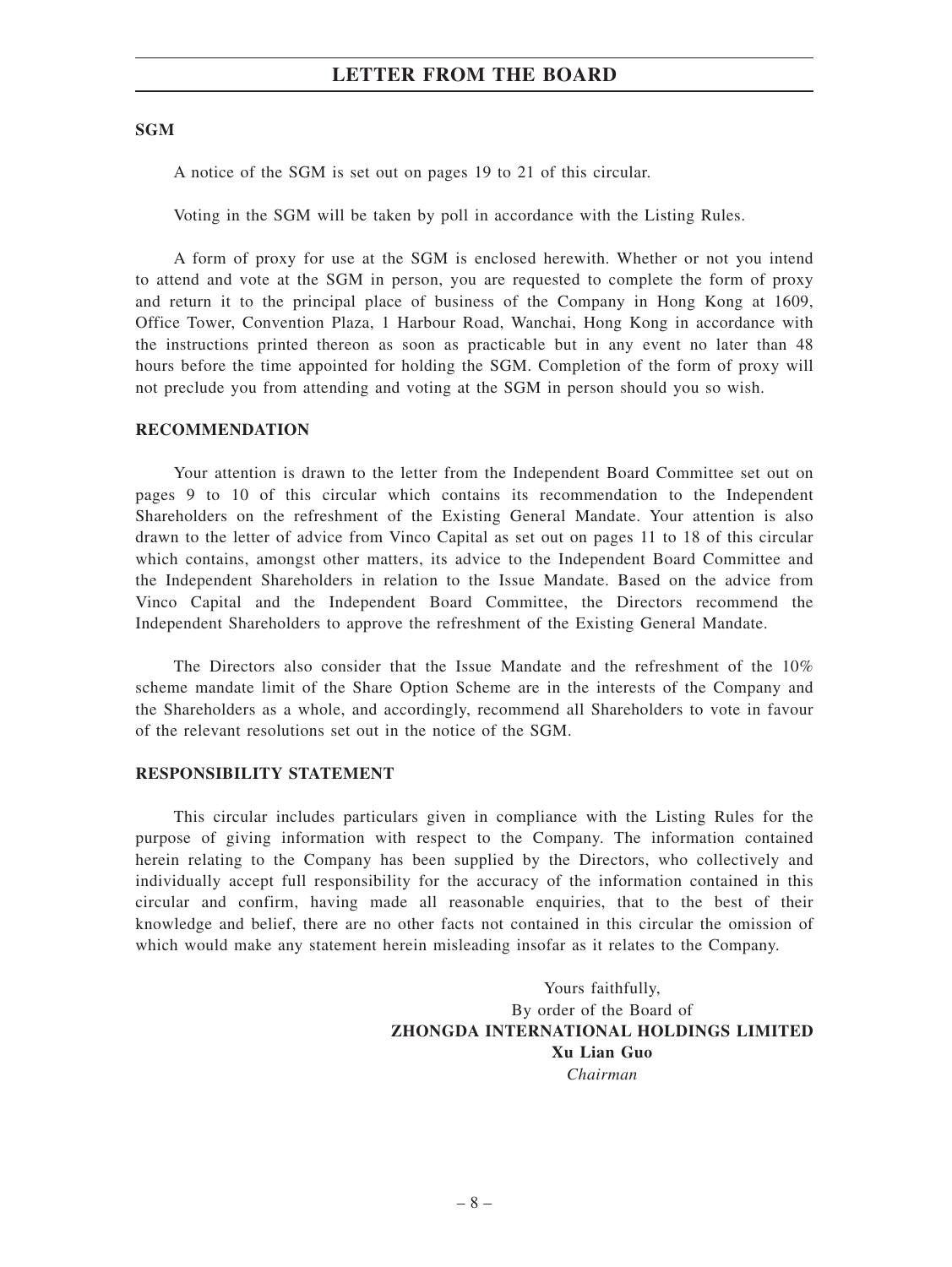#### **LETTER FROM THE INDEPENDENT BOARD COMMITTEE**

*The following is the text of the letter of recommendation, prepared for the purpose of incorporation in the circular, from the Independent Board Committee to the Independent Shareholders regarding the Issue Mandate.*



# **ZHONGDA INTERNATIONAL HOLDINGS LIMITED**

**( \* )**

*(Incorporated in Bermuda with limited liability)* **(Stock Code: 00909)**

26 February 2010

*To the Independent Shareholders*

Dear Sir or Madam,

### **REFRESHMENT OF GENERAL MANDATE TO ISSUE AND ALLOT SHARES**

We refer to the circular of the Company to the Shareholders dated 26 February 2010 (the "**Circular**"), to which this letter forms part. Unless the context requires otherwise, capitalised terms used in this letter will have the same meanings as defined in the Circular unless the context otherwise requires.

We have been appointed by the Board as the Independent Board Committee to advise the Independent Shareholders on whether the Issue Mandate is fair and reasonable so far as the Independent Shareholders are concerned and in the interests of the Group and the Shareholders as a whole.

We wish to draw your attention to the letter of advice from Vinco Capital, the independent financial adviser as set out on pages 11 to 18 of the Circular and the letter from the Board as set out on pages 3 to 8 of the Circular.

Having considered, among other things, the factors and reasons considered by, and the opinion of Vinco Capital, the independent financial adviser as stated in its letter of advice, we consider that the Issue Mandate is fair and reasonable so far as the Independent Shareholders are concerned and in the interests of the Group and the Shareholders as a whole.

*<sup>\*</sup> For identification purposes only*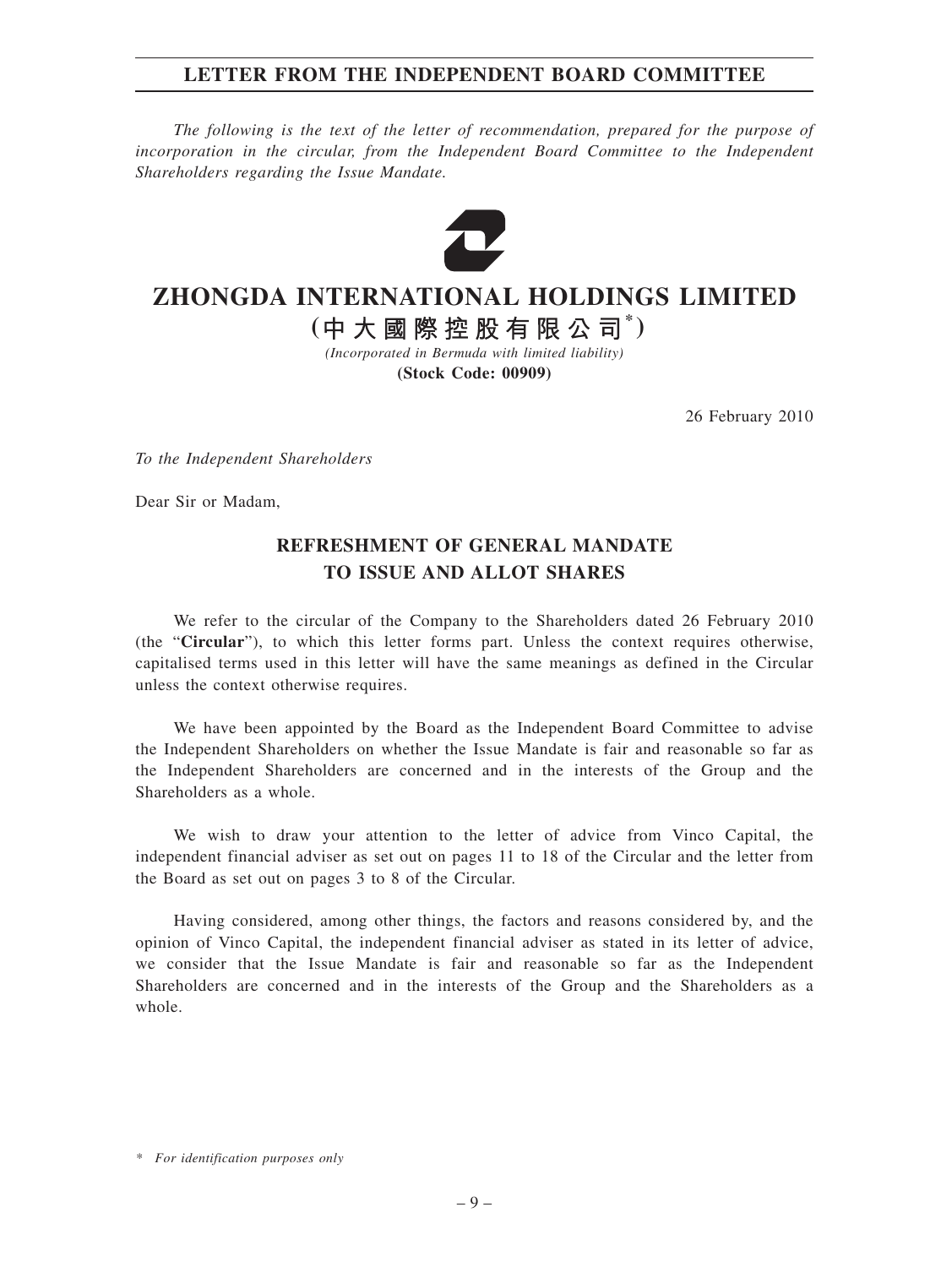### **LETTER FROM THE INDEPENDENT BOARD COMMITTEE**

Accordingly, we recommend the Independent Shareholders to vote in favour of the ordinary resolution in relation to the Issue Mandate to be proposed at the SGM.

**Mr. Gu Yao Tian** *Independent non-executive Director*

Yours faithfully, For and on behalf of the Independent Board Committee **Mr. Sun Ka Ziang Henry** *Independent non-executive Director*

**Mr. Li Xinzhong** *Independent non-executive Director*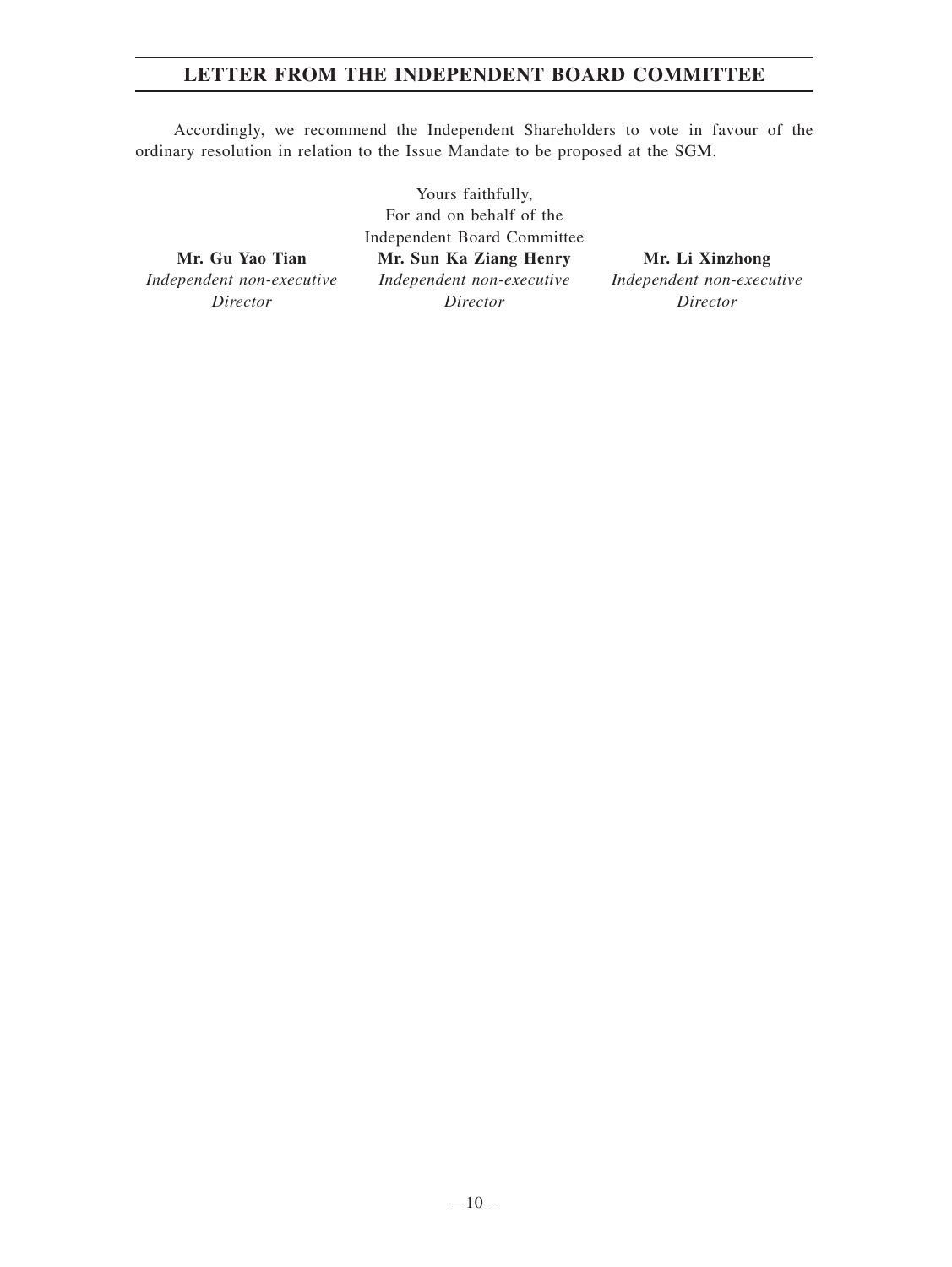*The following is the text of a letter of advice from Vinco Capital to the Independent Board Committee and the Independent Shareholders in connection with the refreshment of the Existing General Mandate, which has been prepared for the purpose of incorporation in this circular.*



**Grand Vinco Capital Limited** Units 4909-4910, 49/F., The Center 99 Queen's Road Central, Hong Kong

26 February 2010

*To the Independent Board Committee and the Independent Shareholders of Zhongda International Holdings Limited*

Dear Sirs,

### **REFRESHMENT OF GENERAL MANDATE TO ISSUE AND ALLOT SHARES**

#### **INTRODUCTION**

We refer to our engagement as the independent financial adviser to advise the Independent Board Committee and the Independent Shareholders in connection with the refreshment of the Existing General Mandate, details of which are set out in the section headed "Letter from the Board" in the circular ("**Circular**") issued by the Company to the Shareholders dated 26 February 2010 of which this letter forms part. Capitalised terms used in this letter shall have the same meanings ascribed to them in the Circular unless the context otherwise requires.

On 12 November 2009, the Company announced a top-up placing, where 105,000,000 Shares were issued under the Existing General Mandate, representing approximately 98.47% of the Existing General Mandate. In order to provide a flexible means for the Company to raise additional funds for its future business development, the Board proposes to refresh the Existing General Mandate for the Directors to issue and allot new Shares not exceeding 20% of the issued share capital of the Company as at the date of SGM.

In accordance with Rule 13.36(4) of the Listing Rules, the refreshment of the Existing General Mandate requires the approval of the Independent Shareholders by way of poll at the SGM, at which any controlling Shareholders and their associates, or where there are no controlling Shareholders, the Directors (excluding independent non-executive Directors) and the chief executives of the Company and their respective associates shall abstain from voting in favour of the resolution approving the refreshment of the Existing General Mandate. As at the Latest Practicable Date, Zhong Da BVI was interested in 294,004,000 Shares, representing approximately 28.4% of the issued share capital of the Company, and is the only substantial Shareholder. Zhong Da BVI is owned as to 57.22% by Mr. Xu Lian Guo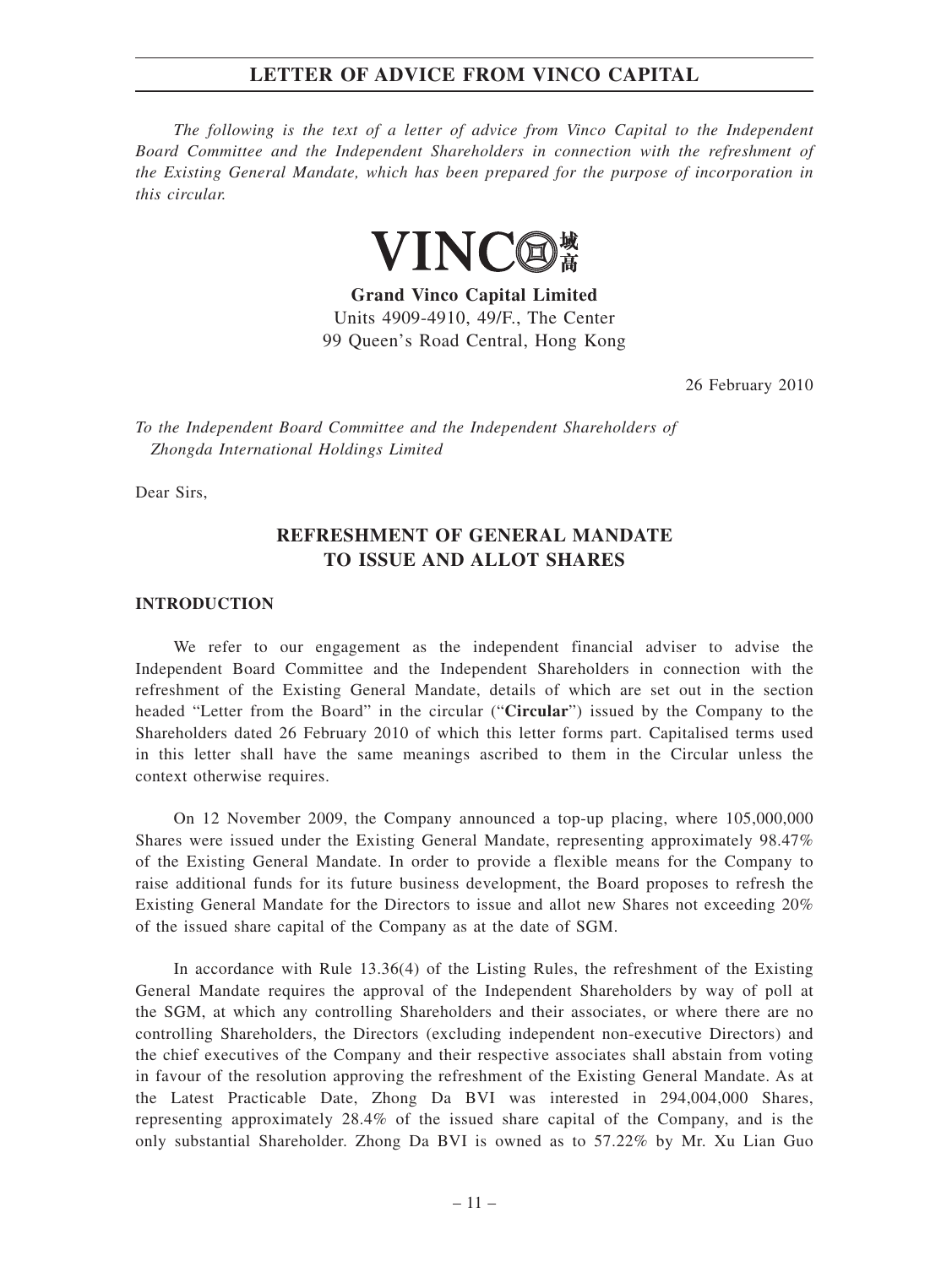and as to 42.78% by Mr. Xu Lian Kuan, both being the executive Directors. Zhong Da BVI is therefore an associate of both Mr. Xu Lian Guo and Mr. Xu Lian Kuan. As at the Latest Practicable Date, Mr. Zhang Yuqing, an executive Director, held 30,272,000 Shares, representing approximately 2.9% of the issued share capital of the Company. Accordingly, Mr. Xu Lian Guo, Mr. Xu Lian Kuan and Mr. Zhang Yuqing and their respective associates are thus required to abstain from voting in favour of the relevant resolution approving the refreshment of the Existing General Mandate at the SGM.

The Independent Board Committee, comprising Mr. Gu Yao Tian, Mr. Sun Ka Ziang Henry and Mr. Li Xinzhong, all being the independent non-executive Directors, has been formed to advise the Independent Shareholders as to whether the refreshment of the Existing General Mandate is fair and reasonable so far as the Independent Shareholders are concerned and whether the refreshment of the Existing General Mandate is in the interests of the Company and the Independent Shareholders as a whole.

#### **BASIS OF OUR OPINION AND RECOMMENDATION**

In forming our opinion and recommendation, we have relied on the information, facts and representations contained or referred to in the Circular and the information, facts and representations provided by, and the opinions expressed by the Directors, management of the Company and its subsidiaries. We have assumed that all information, facts, opinions and representations made or referred to in the Circular were true, accurate and complete at the time they were made and continued to be true, accurate and complete as at the date of the Circular and that all expectations and intentions of the Directors, management of the Company and its subsidiaries, will be met or carried out as the case may be. We have no reason to doubt the truth, accuracy and completeness of the information, facts, opinions and representations provided to us by the Directors, management of the Company and its subsidiaries. The Directors have confirmed to us that no material facts have been omitted from the information supplied and opinions expressed. We have no reason to doubt that any relevant material facts have been withheld or omitted from the information provided and referred to in the Circular or the reasonableness of the opinions and representations provided to us by the Directors, management of the Company and its subsidiaries.

The Directors jointly and severally accept full responsibility for the accuracy of the information contained in the Circular and confirm, having made all reasonable enquiries, that to the best of their knowledge, opinions expressed in the Circular have been arrived at after due and careful consideration and there are no other facts not contained in the Circular, the omission of which would make any statement in the Circular misleading.

We have relied on such information and opinions and have not, however, conducted any independent verification of the information provided, nor have we carried out any independent investigation into the business, financial conditions and affairs of the Group or its future prospect.

Based on the foregoing, we confirm that we have taken all reasonable steps, which are applicable to the refreshment of the Existing General Mandate, as referred to in Rule 13.80 of the Listing Rules (including the notes thereto).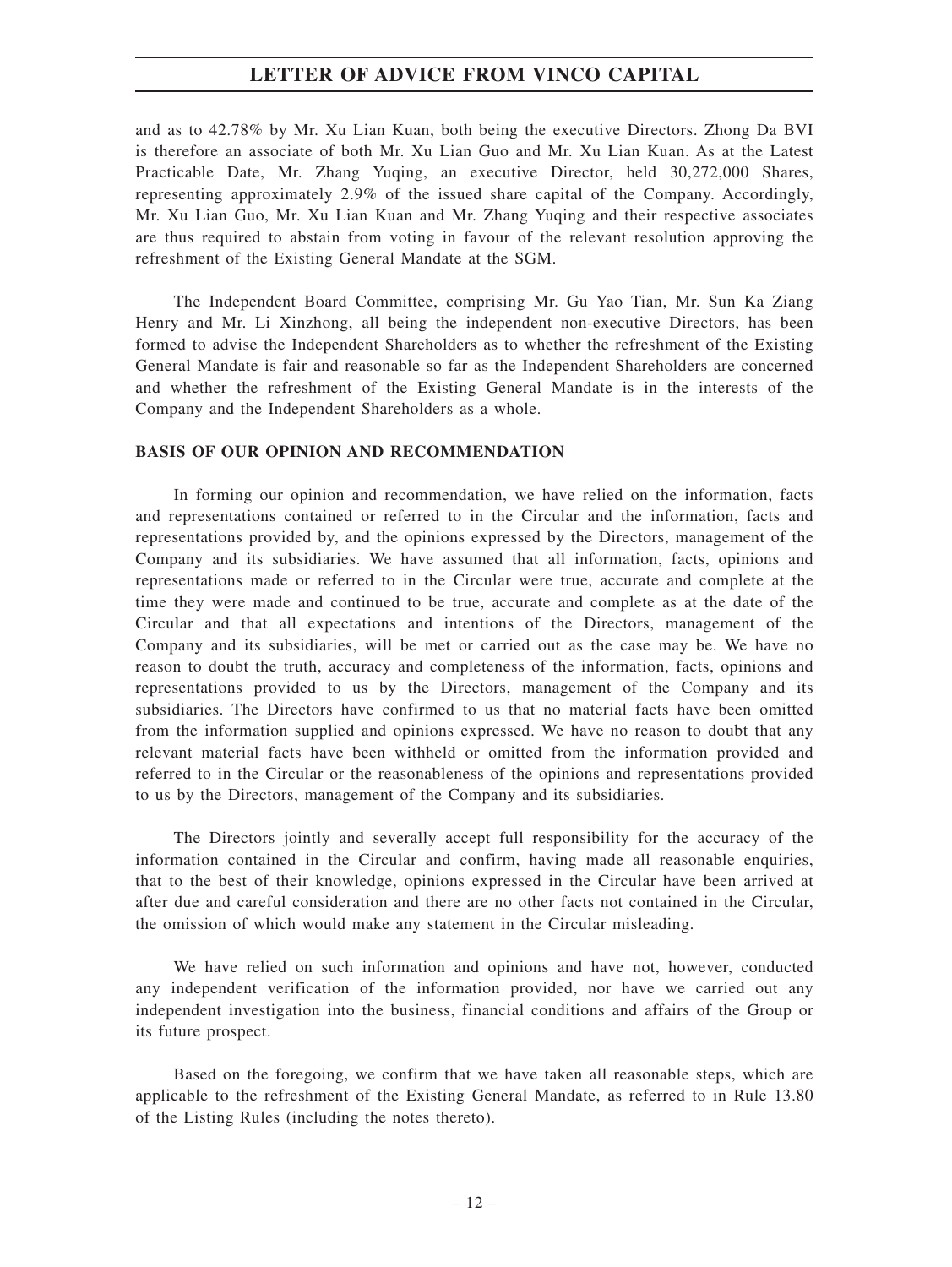This letter is issued for the information for the Independent Board Committee and the Independent Shareholders solely in connection with their consideration of the refreshment of the Existing General Mandate and, except for its inclusion in the Circular, is not to be quoted or referred to, in whole or in part, nor shall this letter be used for any other purposes, without prior written consent.

#### **PRINCIPAL FACTORS AND REASONS CONSIDERED**

In arriving at our opinion and recommendation to the Independent Board Committee and the Independent Shareholders in respect of the refreshment of the Existing General Mandate, we have taken into consideration the following principal factors and reasons:

#### **Background of and reasons for the refreshment of the Existing General Mandate**

The Company is an investment holding company and its subsidiaries are principally engaged in the development, manufacture and sales of automobile equipment and buses and trading of commercial vehicles and automobile spare parts.

At the annual general meeting of the Company held on 26 June 2009, the Directors were granted the Existing General Mandate to allot and issue new Shares of up to 106,629,248 Shares (being 20% of the entire issued share capital of the Company as at the date of the annual general meeting of 533,146,240 Shares).

According to the announcement of the Company dated 12 November 2009, the Company carried out a top-up placing pursuant to which 105,000,000 Shares were issued under the Existing General Mandate, representing approximately 98.47% of the Existing General Mandate. Accordingly, the Existing General Mandate has been substantially utilized.

Based on the 1,033,873,719 Shares in issue as at the Latest Practicable Date and on the assumption that no further Shares will be issued or repurchased by the Company from the Latest Practicable Date and up to the date of the SGM (both dates inclusive), subject to the passing of the ordinary resolution to approve the refreshment of the Existing General Mandate at the SGM, the Directors would be granted the authority to allot and issue up to a maximum of 206,774,743 Shares under the Issue Mandate (being 20% of the aggregate number of issued Shares as at the date of the SGM).

As stated in the Letter from the Board, the Directors believe that the refreshment of the Existing General Mandate will represent an opportunity to the Company to raise additional equity capital of the Group by taking advantage of the good market sentiments in the future and to enhance the flexibility of the Company to raise funds in a timely manner so as to seize the fund-raising opportunities that may arise. Accordingly, the Board proposed to pass an ordinary resolution at the SGM to seek approval by the Independent Shareholders at the SGM in respect of the refreshment of the Existing General Mandate, pursuant to which the Directors shall be granted the authority to allot and issue additional new Shares not exceeding 20% of the issued share capital of the Company as at the date of the SGM.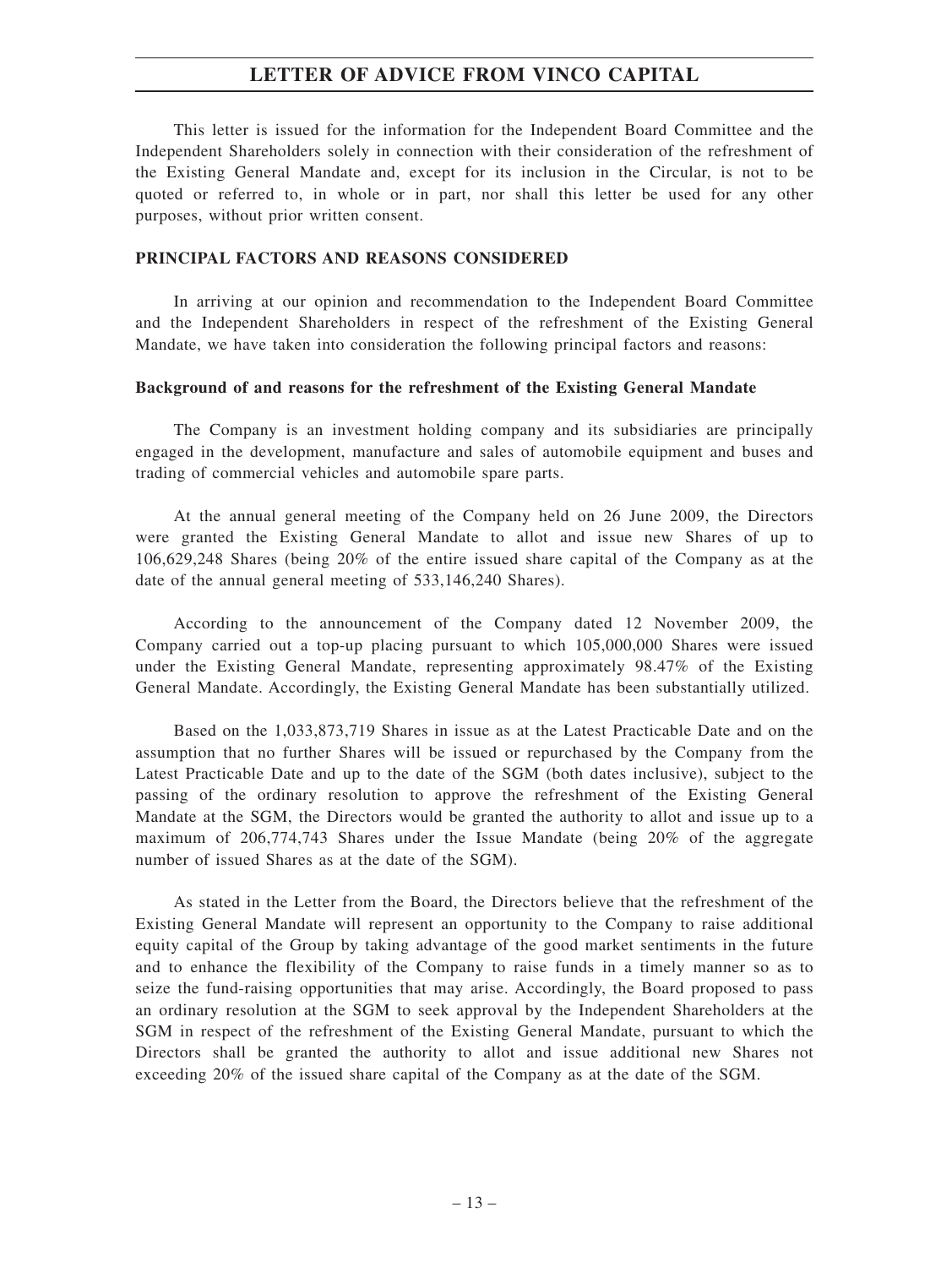### **Fund-raising activities of the Company in the past twelve months**

Set out below are the fund-raising activities of the Company during the past twelve months immediately prior to the Latest Practicable Date:

| Date of<br>announcement | Event                                                                                                                                                                                   | Net proceeds<br>raised<br><i>(approximately)</i> | Intended use<br>of proceeds                                                                                                                                          | Date | Actual use of proceeds as<br>at the Latest Practicable                                                                                                                                                                                                                                                                                                                                                                                                                    |
|-------------------------|-----------------------------------------------------------------------------------------------------------------------------------------------------------------------------------------|--------------------------------------------------|----------------------------------------------------------------------------------------------------------------------------------------------------------------------|------|---------------------------------------------------------------------------------------------------------------------------------------------------------------------------------------------------------------------------------------------------------------------------------------------------------------------------------------------------------------------------------------------------------------------------------------------------------------------------|
| 21 May 2009             | Open offer of<br>319,887,744<br>Shares at the<br>subscription<br>price of<br>HK\$0.28 per<br>Share offered<br>on the basis<br>of three offer<br>shares for<br>every five<br>Shares held | HK\$85.1 million                                 | $(i)$ For the<br>development of<br>alternative energy<br>vehicles; and<br>(ii) for the general<br>working capital of<br>the Group                                    |      | $(i)$ HK\$24.2 million<br>was applied for<br>redemption of the<br>convertible bonds<br>of the Company in<br>the principal<br>amount of HK\$21<br>million in<br>accordance with the<br>terms of the<br>convertible bonds<br>(Note 1);                                                                                                                                                                                                                                      |
|                         |                                                                                                                                                                                         |                                                  |                                                                                                                                                                      |      | (ii) HK\$59 million was<br>applied for the<br>general working<br>capital requirement<br>of the Group (Note<br>$2)$ ; and                                                                                                                                                                                                                                                                                                                                                  |
|                         |                                                                                                                                                                                         |                                                  |                                                                                                                                                                      |      | (iii) the remaining<br>balance of HK\$1.9<br>million has been<br>deposited at the<br>bank accounts of<br>the Group which<br>will be applied for<br>the development of<br>alternative energy<br>vehicles and for the<br>general working<br>capital of the Group<br>(Note 3)                                                                                                                                                                                                |
| 12 November 2009 Top-up | placing of<br>105,000,000<br>Shares at<br>HK\$0.713<br>per Share                                                                                                                        | HK\$71.5 million<br>(Note 4)                     | (i) For various<br>investment<br>opportunities in<br>South Africa<br>relating to public<br>transport; and<br>(ii) for the general<br>working capital of<br>the Group | (i)  | HK\$21 million was<br>utilised for the<br>general working<br>capital requirements<br>of the Group; and<br>(ii) the remaining<br>balance of HK\$50.5<br>million has been<br>deposited at the<br>bank accounts of<br>the Group which<br>will be utilised for<br>the development of<br>alternative energy<br>vehicles and the<br>various investment<br>opportunities in<br>South Africa<br>relating to public<br>transport and as<br>general working<br>capital of the Group |

*(Note 3)*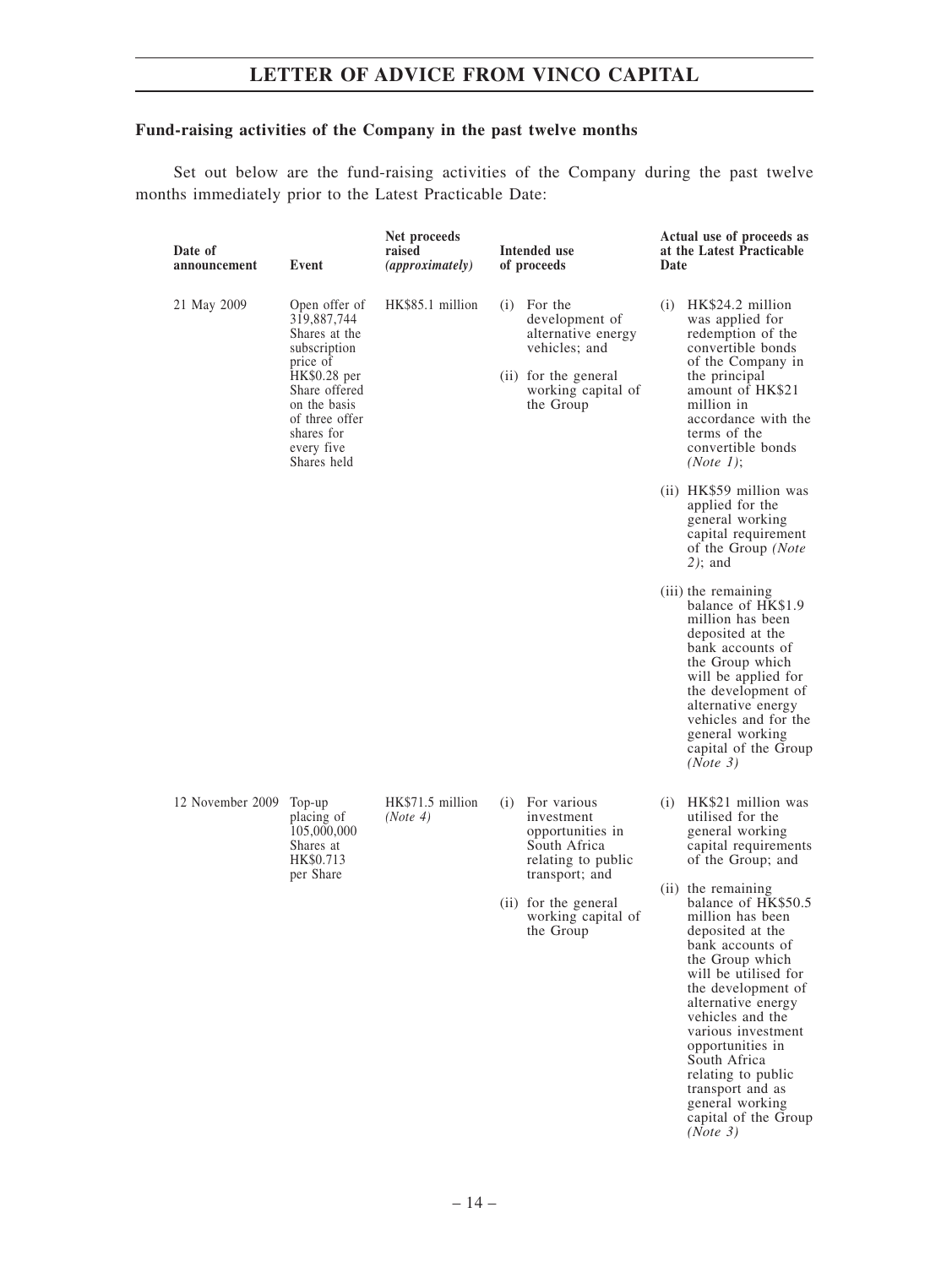#### *Notes:*

- 1. The Directors considered that the redemption of the convertible bonds could help (i) to reduce the debt financing burden of the Company thereby improve the short term liquidity ratio of the Company; (ii) to reduce the potential dilutive effect on the earnings per Share, and was in the interests of the Company and the Group as a whole.
- 2. As at the Latest Practicable Date, the working capital requirements of the Group had been increased due to the procurement of certain bulk sales orders concluded recently.
- 3. As at the Latest Practicable Date, the aggregate funds of approximately HK\$52.4 million raised from the abovementioned fund-raising exercises has been deposited at the bank accounts of the Group, of which approximately HK\$22.4 million and HK\$20 million is expected to be used for the development of alternative energy vehicles and for the various investment opportunities in South Africa, respectively, and the remaining balance of approximately HK\$10 million will be used for the general working capital requirements of the Group.
- 4. The Company announced on 12 November 2009 that the estimated net proceeds from the top-up placing was approximately HK\$73.9 million, which was net of proceeds of HK\$1 million, but inadvertently did not taken into account the estimated placing commission of approximately HK\$2 million. The payment of the placing commission of approximately HK\$2 million was made upon completion of the placing. As a result, the Group recorded net proceeds of approximately HK\$71.5 million from the placing.

As illustrated in the above table, the Company has a successful track record of completing two fund-raising exercises. Save as disclosed, the Directors confirmed that the Company has not conducted any other fund-raising activities during the past twelve months immediately prior to the Latest Practicable Date. As noted from the table above, we noted that most of the net proceeds from the abovementioned fund-raising activities has been utilised as at the Latest Practicable Date and the actual use of proceeds was largely in line with the intended use of proceeds.

As stated in the 2009 interim report of the Company, the Group recorded bank balances and cash of approximately RMB27,265,000 as at 30 June 2009, representing a decrease of approximately 12.32% as compared to 31 December 2008. For the six months ended 30 June 2009, the Group recorded turnover of approximately RMB130,052,000, representing a substantial drop of approximately 56.92% as compared to the same corresponding period in 2008. Meanwhile, the Group recorded net loss of approximately RMB20,300,000 as compared to a profit of approximately RMB16,472,000 for the same corresponding period in 2008.

The Directors confirmed that the existing cash resources of the Group are sufficient for it to conduct its daily operations and the Group has sufficient working capital to meet its present requirements. However, in the event the Company identifies a suitable investment opportunity but does not have sufficient financial resources on hand, or is unable to obtain loan financing on favourable terms, or cannot find other alternatives to finance the acquisition of such investment opportunity in a timely manner, the Company may lose its bid in an otherwise favourable investment and also a favourable opportunity to expand its business portfolio.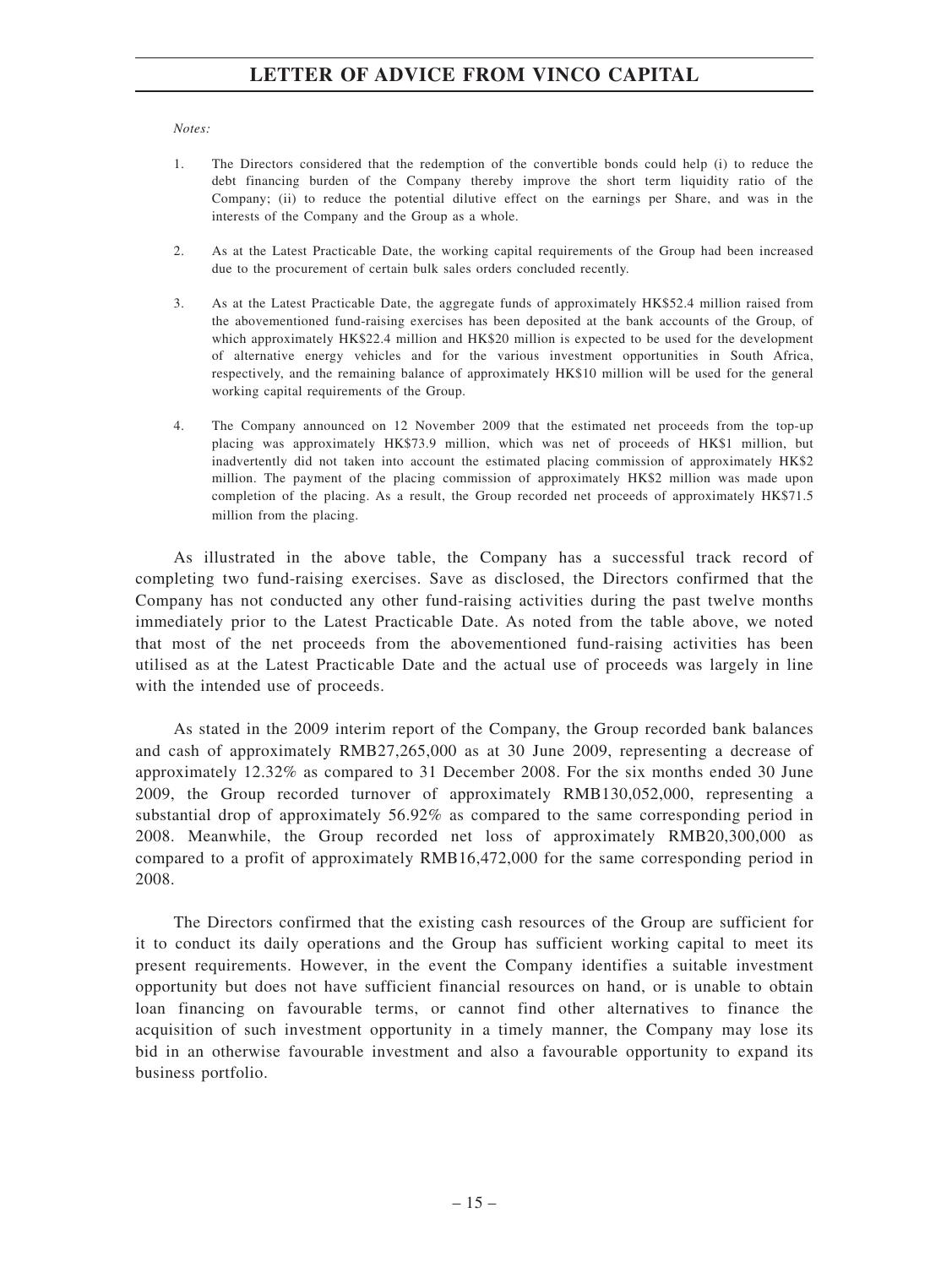In addition, in light of the gradual recovery in the economy and the stock market, we were advised by the Directors that the Company is seeking potential investment opportunities and business developments of the Group in order to generate satisfactory return to the Shareholders. The Directors also confirmed that they have considered the possibility of appropriate financing of the Group when a specific project is identified. However, the Directors considered that prompt decision is critical to seize the opportunities arising from the prevailing market condition. As such, they considered that any financing by means of additional equity capital of the Company to be raised by the Issue Mandate will facilitate the Group to grasp such opportunities in a timely manner whenever they may arise.

In light of the above, we consider that it is reasonable for the Directors to propose the refreshment of the Existing General Mandate at the SGM so as to provide necessary financing flexibility for the Company to raise additional funds through the issue of new Shares for its future investments or business developments as and when an opportunity arises. As such, we are of the opinion that the refreshment of the Existing General Mandate is in the interests of the Company and the Independent Shareholders as a whole.

#### **Financial flexibility**

As stated in the Letter from the Board, the Directors believe that the refreshment of the Existing General Mandate will enhance the flexibility of the Company to manage its business.

Given that (i) the Existing General Mandate has been substantially utilized; and (ii) any further Shares to be issued by the Company in excess of the limit of the Existing General Mandate will be subject to the approval from the Independent Shareholders at the special general meeting, which is rather lengthy, we thus consider that the refreshment of the Existing General Mandate will provide the Group with necessary financial flexibility as allowed under the Listing Rules to issue and allot new Shares to raise additional funds through the issue of new Shares for its future investments or business developments as and when an opportunity arises. Given the necessary financial flexibility available to the Company, we concur with the Directors' view that the refreshment of the Existing General Mandate is in the interests of the Company and the Independent Shareholders as a whole.

#### **Other financing alternatives**

As discussed with the Directors, the Directors considered equity financing to be an important avenue of resources for the Group given its non-interest bearing nature. Other than equity financing, the Directors confirmed that they have also considered other financing alternatives, such as bank financing, debt financing and funding through its internal cash resources, to be other possible fund raising alternatives available to the Group. However, taking into consideration that both bank and debt financing may (i) incur substantial interest burden on the Group; and (ii) subject to lengthy due diligence and negotiations with the banks based on the Group's financial position, capital structure and the prevailing market condition, the Directors thus consider that such financings are rather uncertain and time-consuming as compared to equity financing and may not be the most appropriate financing alternative currently available to the Group. Further to our discussion with the Directors, the Directors confirmed that they have also considered other forms of pro rata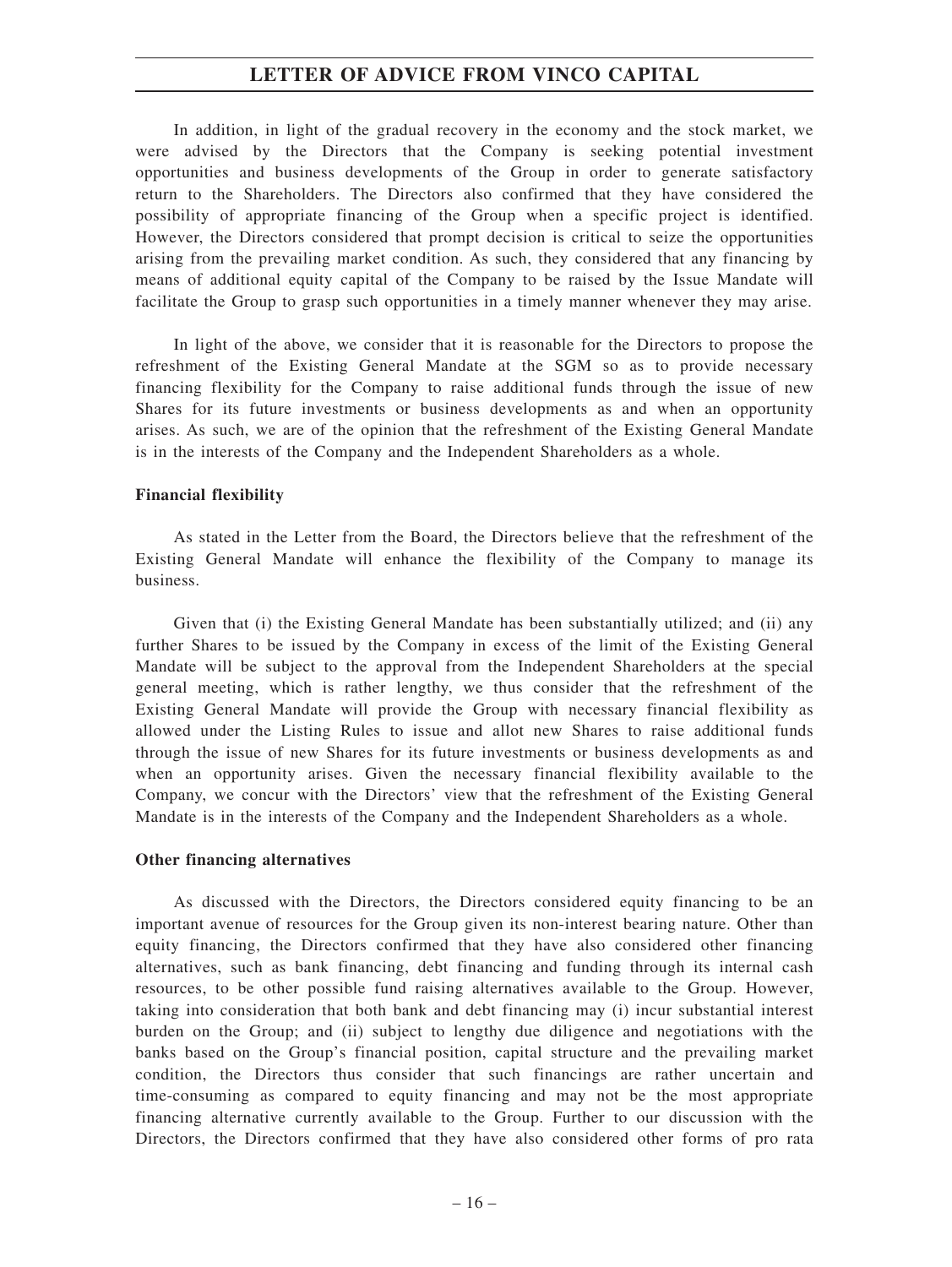equity financing methods such as rights issue and open offer, yet, such financing methods would be subject to a lengthy process and would incur additional costs in form of underwriting commission and there would be no certainty that the Company would be able to procure favourable terms in such commercial underwriting. In view of the above, we consider that the refreshment of the Existing General Mandate will provide the Company an additional financing alternative for the Company to raise funds for its future investments or business developments and it is reasonable for the Company to have the flexibility in deciding the best financing methods for any future investments or business developments. Accordingly, we are of the view that the refreshment of the Existing General Mandate is in the interests of the Company and the Independent Shareholders as a whole.

#### **Potential dilution to shareholdings of the Shareholders**

|                                                        | As at the Latest<br><b>Practicable Date</b> |                  | Immediately after full<br>utilisation of the proposed<br><b>Issue Mandate</b> |                     |  |
|--------------------------------------------------------|---------------------------------------------|------------------|-------------------------------------------------------------------------------|---------------------|--|
|                                                        | Number of<br><i>Shares</i>                  | Approximate<br>% | Number of<br><i>Shares</i>                                                    | Approximate<br>$\%$ |  |
| Zhong Da BVI (Note)                                    | 294,004,000                                 | 28.44            | 294,004,000                                                                   | 23.70               |  |
| <b>Public Shareholders</b>                             |                                             |                  |                                                                               |                     |  |
| Shares which may be issued<br>under the proposed Issue |                                             |                  |                                                                               |                     |  |
| Mandate                                                |                                             |                  | 206,774,743                                                                   | 16.67               |  |
| Other public Shareholders                              | 739,869,719                                 | 71.56            | 739,869,719                                                                   | 59.63               |  |
| Total                                                  | 1,033,873,719                               | 100.00           | 1.240.648.462                                                                 | 100.00              |  |

*Note:* Zhong Da BVI is owned as to 57.22% by Mr. Xu Lian Guo and 42.78% by Mr. Xu Lian Kuan, both being the Directors.

For illustrative purpose, assuming (i) there is no further change in the issued share capital of the Company from the Latest Practicable Date and up to the date of the SGM; and (ii) upon full utilisation of the proposed Issue Mandate, 206,774,743 new Shares will be issued, representing 20% of the entire issued share capital of the Company as at the Latest Practicable Date, and approximately 16.67% of the then entire issued share capital of the Company as enlarged by the Shares issued under the proposed Issue Mandate.

The aggregate shareholding of the other public Shareholders will decrease from approximately 71.56% to 59.63% upon full utilisation of the proposed Issue Mandate, indicating a potential maximum dilution of approximately 11.93%. Taking into account that (i) the refreshment of the Existing General Mandate allows the Company to issue and allot new Shares to raise additional funds through the issue of new Shares; (ii) the refreshment of the Existing General Mandate provides the Company an additional financing alternative for the Company to raise funds for its future investments or business developments as and when opportunity arises; and (iii) the fact that the shareholdings of all Shareholders will be diluted proportionally to their respective shareholdings upon full utilisation of the proposed Issue Mandate, we are of the view that the abovementioned potential dilution to the shareholdings of the public Shareholders to be acceptable.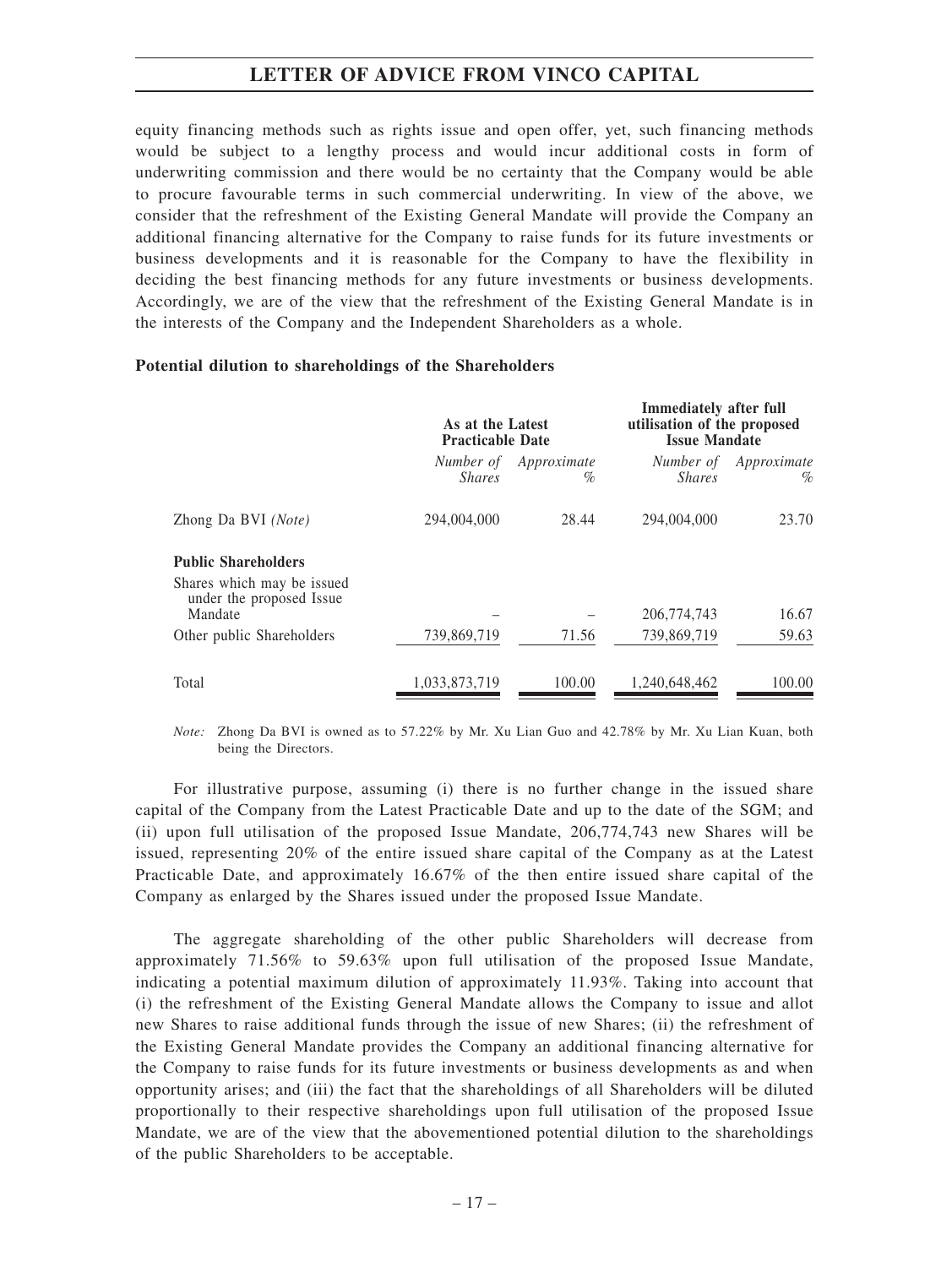#### **CONCLUSION**

Having taken into consideration the above principal factors and reasons, we are of the view that the refreshment of the Existing General Mandate is fair and reasonable so far as the Independent Shareholders are concerned and that the refreshment of the Existing General Mandate is in the interests of the Company and the Independent Shareholders as a whole. Accordingly, we advise the Independent Board Committee to recommend the Independent Shareholders, and the Independent Shareholders, to vote in favour of the ordinary resolution to be proposed at the SGM to approve the refreshment of the Existing General Mandate.

> Yours faithfully, For and on behalf of **Grand Vinco Capital Limited Alister Chung** *Managing Director*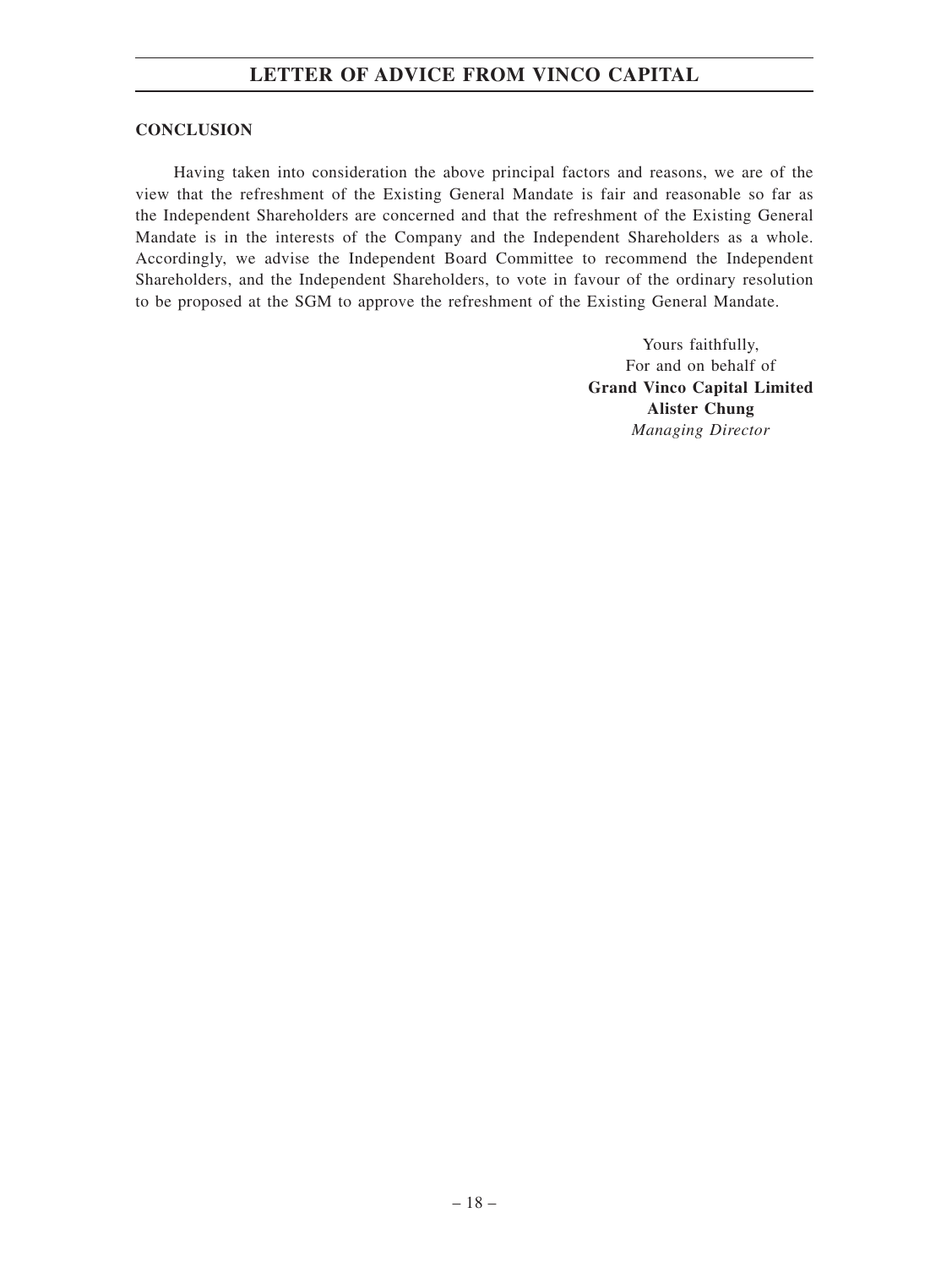### **NOTICE OF SGM**



# **ZHONGDA INTERNATIONAL HOLDINGS LIMITED**

**( \* )**

*(Incorporated in Bermuda with limited liability)* **(Stock Code: 00909)**

**NOTICE IS HEREBY GIVEN** that a special general meeting of Zhongda International Holdings Limited (the "**Company**") will be held at 1609, Office Tower, Convention Plaza, 1 Harbour Road, Wanchai, Hong Kong on Wednesday, 17 March 2010 at 3:00 p.m. for the purpose of considering and, if thought fit, passing the following resolutions as ordinary resolutions of the Company:

#### **ORDINARY RESOLUTIONS**

#### (1) "**THAT**

- (a) subject to paragraph (c) below, the exercise by the directors of the Company during the Relevant Period of all the powers of the Company to allot, issue and deal with additional shares (the "**Shares**") in the capital of the Company and to make or grant offers, agreements, options and rights of exchange or conversion which might require the exercise of such powers be and is hereby generally and unconditionally approved;
- (b) the approval in paragraph (a) shall be in addition to any other authorisation given to the directors of the Company and shall authorise the directors of the Company during the Relevant Period to make or grant offers, agreements, options and rights of exchange or conversion which might require the exercise of such powers after the end of the Relevant Period;
- (c) the aggregate nominal amount of share capital allotted or agreed conditionally or unconditionally to be allotted (whether pursuant to an option or otherwise) by the directors of the Company pursuant to the approval granted in paragraph (a), otherwise than pursuant to (i) a Rights Issue (as hereinafter defined), or (ii) a share option scheme or other similar arrangement of the Company approved by The Stock Exchange of Hong Kong Limited, or (iii) any scrip dividend or similar arrangement providing for the allotment of Shares in lieu of the whole or part of a dividend on Shares pursuant to the bye-laws of the Company, or (iv) the exercise of the rights of subscription or conversion under the terms of any bonds, warrants, debenture, notes and any securities which carry rights to subscribe for or are convertible into Shares shall not exceed 20 per cent. of the aggregate

*<sup>\*</sup> For identification purposes only*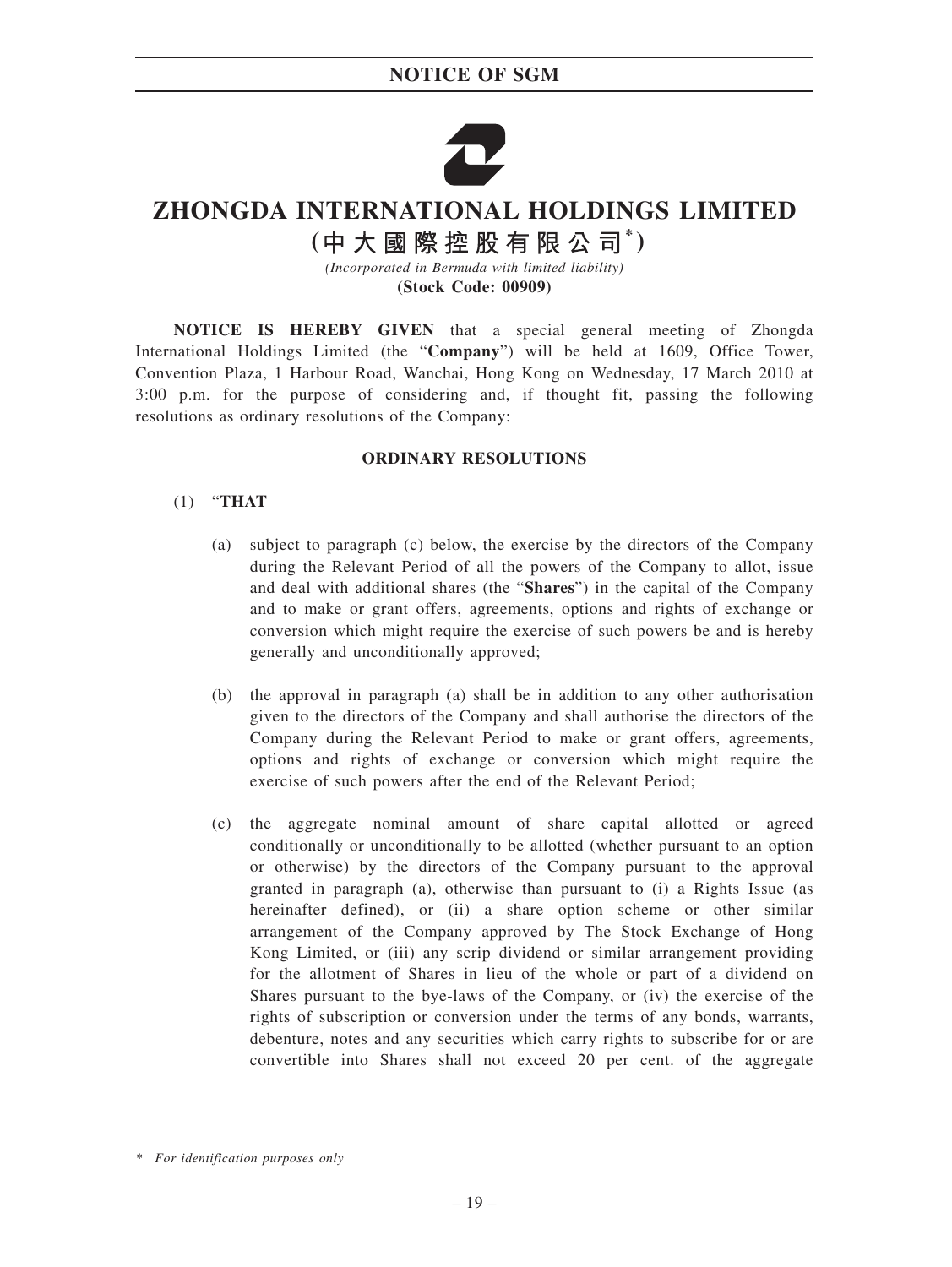nominal amount of the issued share capital of the Company as at the date of passing this resolution, and the said approval shall be limited accordingly; and

(d) for the purposes of this resolution:

"Relevant Period" means the period from the passing of this resolution until whichever is the earliest of:

- (i) the conclusion of the next annual general meeting of the Company;
- (ii) the expiration of the period within which the next annual general meeting of the Company is required by law or the bye-laws of the Company to be held; or
- (iii) the date upon which the authority set out in this resolution is revoked or varied by way of ordinary resolution of the Company in general meeting; and

"Rights Issue" means an offer of Shares open for a period fixed by the directors of the Company to holders of Shares on the register on a fixed record date in proportion to their then holdings of such Shares (subject to such exclusions or other arrangements as the directors of the Company may deem necessary or expedient in relation to fractional entitlements or having regard to any restrictions or obligations under the laws of any relevant jurisdiction, or the requirements of any recognised regulatory body or any stock exchange, in any territory outside Hong Kong)."

- (2) "**THAT**, subject to and conditional upon The Stock Exchange of Hong Kong Limited granting approval of the listing of, and permission to deal in, the Shares in the share capital of the Company to be issued pursuant to the exercise of options which may be granted under the Refreshed Scheme Mandate Limit (as defined below), the refreshment of the limit in respect of the granting of share options under the share option scheme adopted by the Company on 31 May 2007 up to a new 10 per cent. limit (the "**Refreshed Scheme Mandate Limit**") be and is hereby approved provided that:
	- (a) the total number of Shares which may be issued upon exercise of options to be granted under such scheme after the date of the passing of this Resolution, together with all options to be granted under any other share option scheme(s) of the Company on or after the date of passing this Resolution, must not exceed 10 per cent. of the number of Shares in issue as at the date of passing this Resolution; and